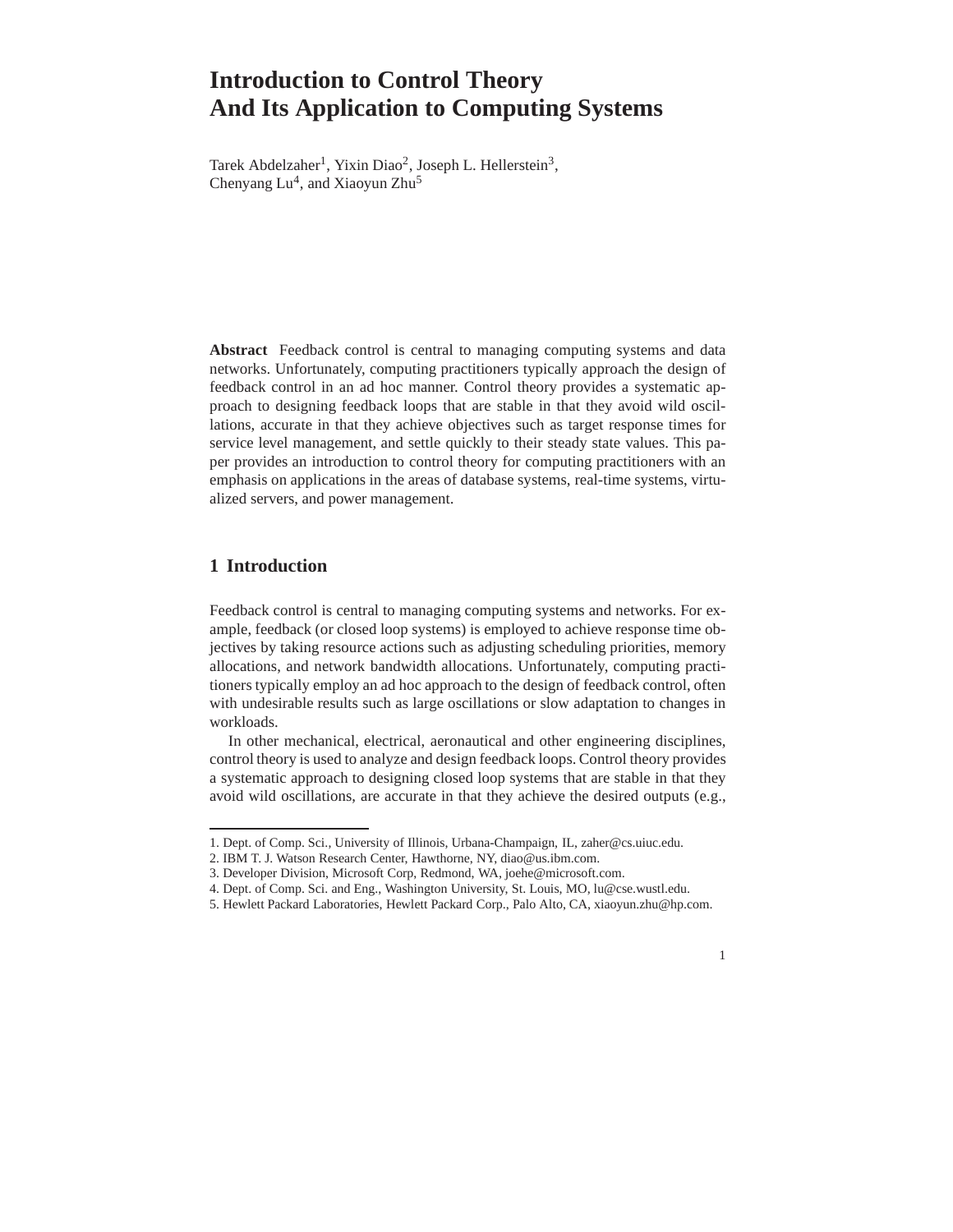response time objectives), and settle quickly to steady state values (e.g., to adjust to workload dynamics). Recently, control theory has been used in the design of many aspects of computing. For example, in data networks control theory has been applied to flow control [18] and to the design of new versions of TCP/IP [17].

This paper provides an introduction to control theory for computer scientists with an emphasis on applications. Section 2 discusses key concepts and fundamental results in control theory. Section 3 describes how control theory has been applied to self-tuning memory management in IBM's DB2 Universal Data Base Management System. Section 4 addresses the use of model-predictive control in distributed realtime systems. Section 5 discusses automated workload management in virtualized data centers. Section 6 details the use of control theory for managing power and performance in data centers. Our conclusions and research challenges are presented in Section 7.

#### **2 Control Theory Fundamentals**

This section provides a brief overview of control theory for computer scientists with little background in the area. The focus is on key concepts and fundamental results.



**Fig. 1** *Block diagram of a feedback control system.*

Karl Astrom, one of the most prolific contributors to control theory, states that the "magic of feedback" is that it can create a system that performs well from components that perform poorly [2]. This is achieved by adding a new element, the controller, that dynamically adjusts the behavior of one or more other elements based on the measured outputs of the system. We use the term target system to refer to the elements that are manipulated by one or more controllers to achieve desired outputs.

The elements of a closed loop system are depicted in Figure 1. Below, we describe these elements and the information, or signals, that flow between elements. Throughout, time is discrete and is denoted by *k*. Signals are a functional of time.

• The reference input  $r(k)$  is the desired value of the measured output (or transformations of them), such as CPU utilization. For example,  $r(k)$  might be 66%. Sometimes, the reference input is referred to as the desired output or the set point.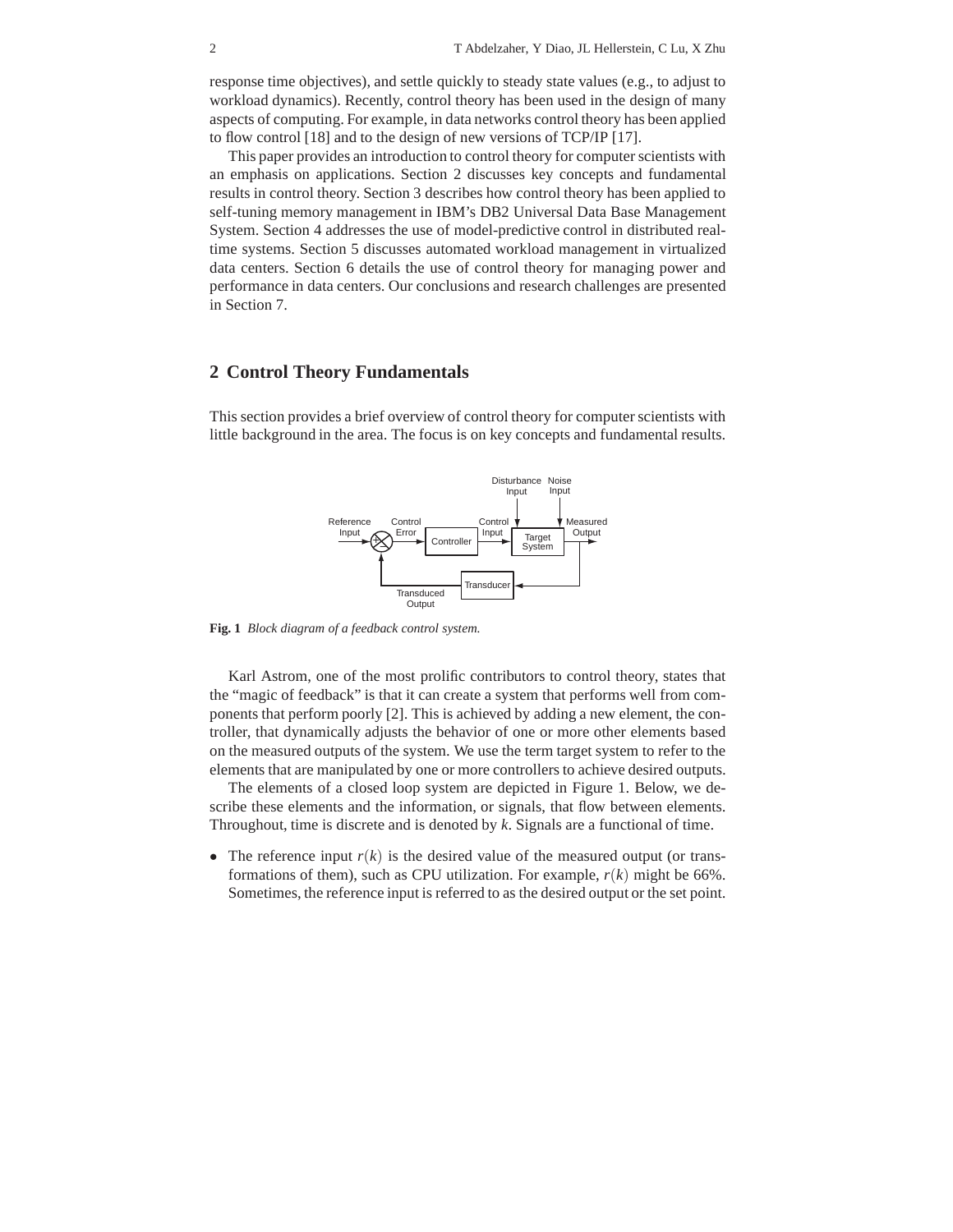- The control error  $e(k)$  is the difference between the reference input and the measured output.
- The control input  $u(k)$  is the setting of one or more parameters that manipulate the behavior of the target system(s) and can be adjusted dynamically.
- The controller determines the setting of the control input needed to achieve the reference input. The controller computes values of the control input based on current and past values of control error.
- The disturbance input  $d(k)$  is any change that affects the way in which the control input influences the measured output (e.g., running a virus scan or a backup).
- The measured output  $y(k)$  is a measurable characteristic of the target system such as CPU utilization and response time.
- The noise input  $n(k)$  changes the measured output produced by the target system. This is also called sensor noise or measurement noise.
- The transducer transforms the measured output so that it can be compared with the reference input (e.g., smoothing stochastics of the output).

In general, there may be multiple instances of any of the above elements. For example, in clustered systems, there may be multiple load balancers (controllers) that regulate the loads on multiple servers (target systems).

To illustrate the foregoing, consider a cluster of three Apache Web Servers. The Administrator may want these systems to run at no greater than 66% utilization so that if any one of them fails, the other two can absorb the load of the failed server. Here, the measured output is CPU utilization. The control input is the maximum number of connections that the server permits as specified by the MaxClients parameter. This parameter can be manipulated to adjust CPU utilization. Examples of disturbances are changes in arrival rates and shifts in the type of requests (e.g., from static to dynamic pages). Control theory provides design techniques for determining the values of parameters such as MaxClients so that the resulting system is stable and settles quickly in response to disturbances.

Controllers are designed for some intended purpose or control objective. The most common objectives are:

- **regulatory control**: Ensure that the measured output is equal to (or near) the reference input. For example, in a cluster of three web servers, the reference input might be that the utilization of a web server should be maintained at 66% to handle fail-over. If we add a fourth web server to the cluster, then we may want to change the reference input from 66% to 75%.
- **disturbance rejection**: Ensure that disturbances acting on the system do not significantly affect the measured output. For example, when a backup or virus scan is run on a web server, the overall utilization of the system is maintained at 66%. This differs from regulator control in that we focus on changes to the disturbance input, not to the reference input.
- **optimization**: Obtain the "best" value of the measured output, such as optimizing the setting of MaxClients in the Apache HTTP Server so as to minimize response times. Here, there is no reference input.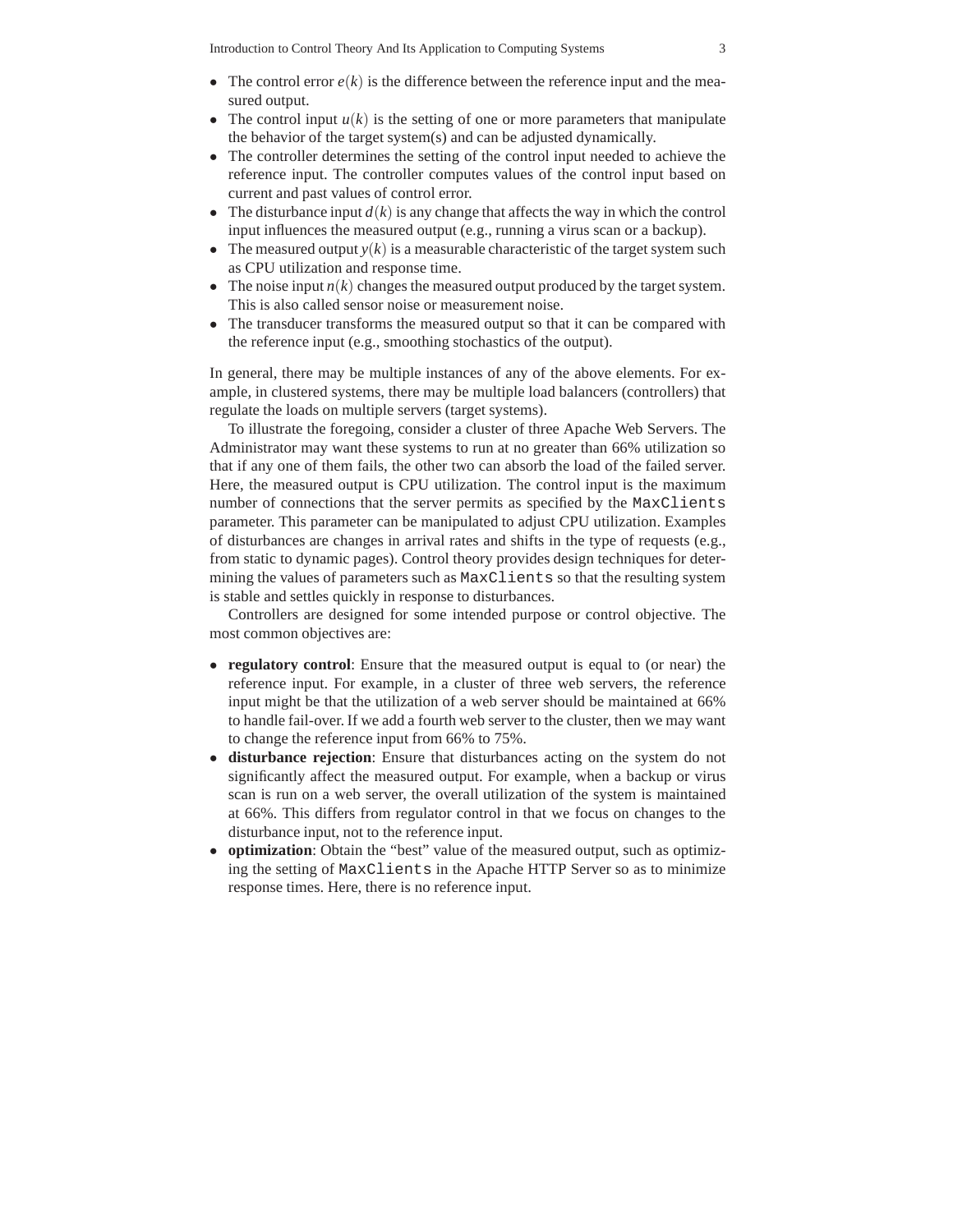There are several properties of feedback control systems that should be considered when comparing controllers for computing systems. Our choice of metrics is drawn from experience with commercial information technology systems. Other properties may be of interest in different settings. For example, [21] discusses properties of interest for control of real-time systems.

Below, we motivate and present the main ideas of the properties considered.

- A system is said to be *stable* if for any bounded input, the output is also bounded. Stability is typically the first property considered in designing control systems since unstable systems cannot be used for mission critical work.
- The control system is *accurate* if the measured output converges (or becomes sufficiently close) to the reference input in the case of regulatory control and disturbance rejection, or the measured output converges to the optimal value in the case of an optimization objective. Accurate systems are essential to ensuring that control objectives are met, such as differentiating between gold and silver classes of service and ensuring that throughput is maximized without exceeding response time constraints. Typically, we do not quantify accuracy. Rather, we measure inaccuracy. For a system in steady state, its inaccuracy, or **steady state error** is the steady state value of the control error  $e(k)$ .
- The system has *short settling times* if it converges quickly to its steady state value. Short settling times are particularly important for disturbance rejection in the presence of time-varying workloads so that convergence is obtained before the workload changes.
- The system should achieve its objectives in a manner that *does not overshoot*. The motivation here is that overshoot typically leads to undershoot and hence to increased variability in the measured output.

Much of our application of control theory is based on the properties of stability, accuracy, settling time, and overshoot. We refer to these as the **SASO** properties.

To elaborate on the SASO properties, we consider what constitutes a stable system. For computing systems, we want the output of feedback control to converge, although it may not be constant due to the stochastic nature of the system. To refine this further, computing systems have operating regions (i.e., combinations of workloads and configuration settings) in which they perform acceptably and other operating regions in which they do not. Thus, in general, we refer to the stability of a system within an operating region. Clearly, if a system is not stable, its utility is severely limited. In particular, the system's response times will be large and highly variable, a situation that can make the system unusable.

If the feedback system is stable, then it makes sense to consider the remaining SASO properties—accuracy, settling time, and overshoot. The vertical lines in Figure 2 plot the measured output of a stable feedback system. Initially, the (normalized) reference input is 0. At time 0, the reference input is changed to  $r_{ss} = 2$ . The system responds and its measured output eventually converges to  $y_{ss} = 3$ , as indicated by the heavy dashed line. The steady state error  $e_{ss}$  is  $-1$ , where  $e_{ss} = r_{ss} - y_{ss}$ . The settling time of the system  $k_s$  is the time from the change in input to when the measured output is sufficiently close to its new steady state value (as indicated by the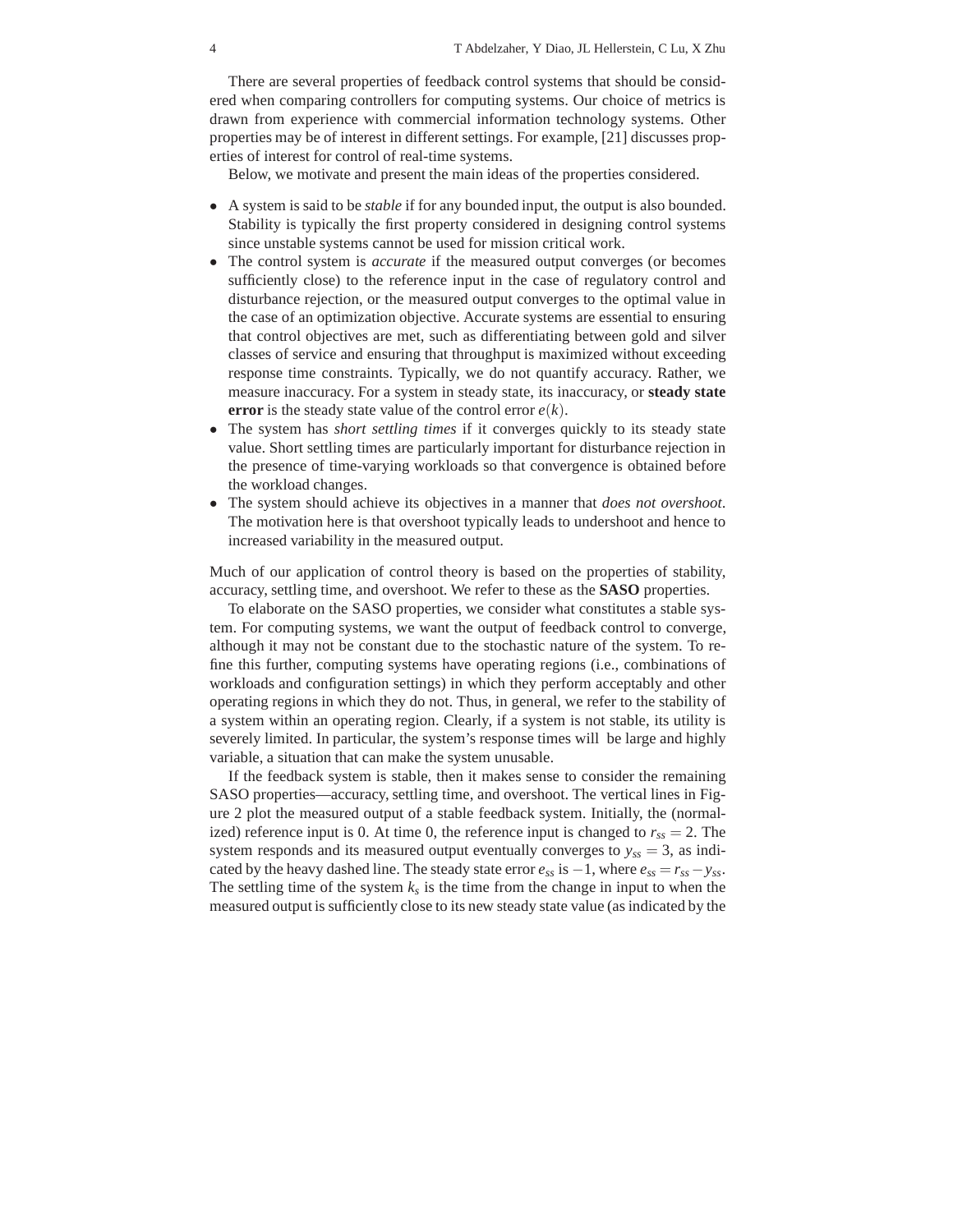

**Fig. 2** *Response of a stable system to a step change in the reference input. At time* 0*, the reference input changes from* 0 *to* 2*. The system reaches steady state when its output always lies between the light weight dashed lines. Depicted are the steady state error (ess), settling time (ks), and maximum overshoot* ( $M_{\rm P}$ ).

light dashed lines). In the figure,  $k_s = 9$ . The maximum overshoot  $M_p$  is the (normalized) maximum amount by which the measured output exceeds its steady state value. In the figure, the maximum value of the output is 3.95 and so  $(1+M<sub>P</sub>)y<sub>ss</sub> = 3.95$ , or  $M_P = 32\%$ .

The properties of feedback systems are used in two ways. The first is for analysis to assess the SASO properties of a system. The second is as design objectives. For the latter, we construct the feedback system to have acceptable values of steady state error, settling time, and maximum overshoot. More details on applying control theory to computing systems can be found in [16].



**Fig. 3** *Block diagram of a feedback system to control RPCs in System for the IBM Lotus Notes Domino Server.*

We describe the essentials of control design using the IBM Lotus Domino Server in [26]. The feedback loop is depicted in Figure 3. It consists of the Controller, the Notes Server, and the Notes Sensor. The control objective is regulation, which is motivated by administrators who manage the reliability of Notes Servers by regulating the number of remote procedure calls (RPCs) in the server. This quantity, which we denote by *RIS*, roughly corresponds to the number of *active users* (those with requests outstanding at the server). Administrators choose a setting for *RIS* that balances the competing goals of maximizing throughput by having high concurrency levels with maximizing server reliability by reducing server loads.

*RIS* is measured by periodically reading a server log file, which we call the Notes Sensor. Regulation is accomplished by using the MaxUsers tuning parameter that controls the number of *connected users*. The correspondence between MaxUsers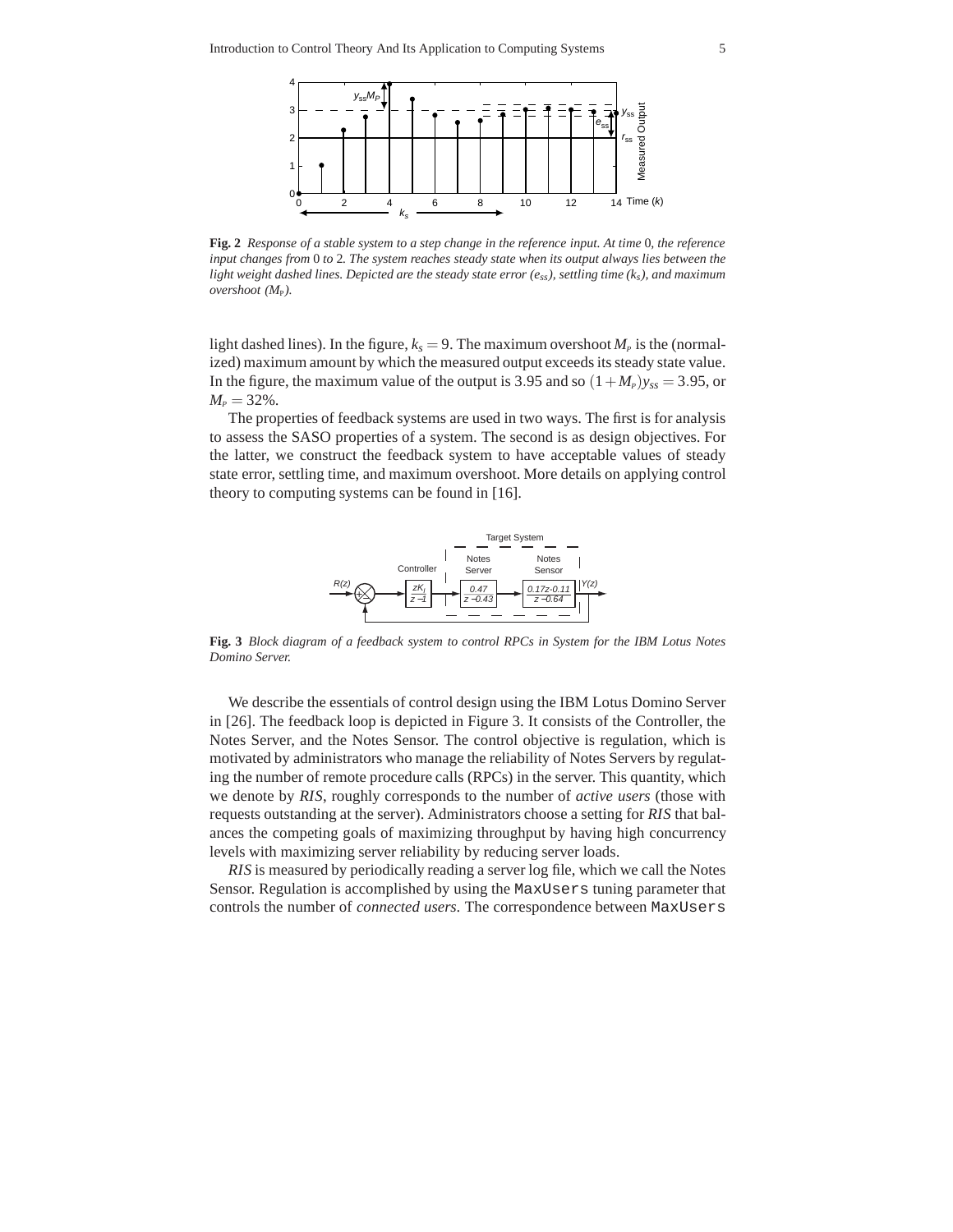and *RIS* changes over time, which means that MaxUsers must be updated almost continuously to achieve the control objective. The controller automatically determines the value of MaxUsers based on the objective for *RIS* and the measured value of *RIS* obtained from the Notes Sensor.

Our starting point is to model how MaxUsers affects *RIS* as output by the Notes Server. We use  $u(k)$  to denote the *k*-th of MaxUsers, and  $y(k)$  to denote the *k*-th value of RIS. (Actually,  $u(k)$  and  $y(k)$  are offsets from a desired operating point.) We construct an empirical model that relates  $y(k)$  to  $u(k)$  by applying least squares regression to data obtained from off-line experiments. (Empirical models can also be constructed in real time using on-line data.) The resulting model is

$$
y(k) = 0.43y(k-1) + 0.47u(k-1)
$$
\n(1)

To better facilitate control analysis, Equation (1) is put into the form of a transfer function, which is a Z-transform representation of how MaxUsers affects *RIS*. Ztransforms provide a compact representation for time varying functions, where *z* represents a time shift operation. The transfer function of Equation (1) is

$$
G(z) = \frac{0.47}{z - 0.43}
$$

Note that the equation for  $G(z)$  appears in the box in Figure 3 that corresponds to the Notes Server since  $G(z)$  describes the essential control properties of the server. The poles of a transfer function are the values of *z* for which the denominator is 0. It turns out that the poles determine the stability of the system, and poles largely determine settling times as well.  $G(z)$  has one pole, which is 0.43. The effect of this pole on settling time is clear if we solve the recurrence in Equation (1). The resulting expression for *y*(*k*) has terms with  $0.43^k, 0.43^{k-1}, \cdots$ . Thus, if the absolute value of the pole is greater than one, the system is unstable. And the closer the pole is to 0, the shorter the settling time. A pole that is negative (or imaginary) indicates an oscillatory response.

The transfer function of a system provides another quantity of interest–steady state gain. Steady state gain quantifies how a change in the input affects the output, a critical consideration in assessing control accuracy. This can be calculated by evaluating  $G(z)$  at  $z = 1$ . A steady state gain of 1 means that the output is equal to the input at steady state.

With this background, we outline how to do control design. We want to construct a controller for the system in Figure 3 that results in a closed loop system that is stable, accurate, and has short settling times. First, observe that the closed loop system itself has a transfer function that relates the reference input to the measured output. We denote this transfer function by  $F(z)$ . Translating the design objectives into properties of  $F(z)$ , we want the poles of  $F(z)$  to be close to 0 (which achieves both stability and short settling times), and we want  $F(z)$ 's steady state gain to be 1 (which ensures accuracy since the measured output will be equal to the reference input). These objectives are achieved by choosing the right Controller.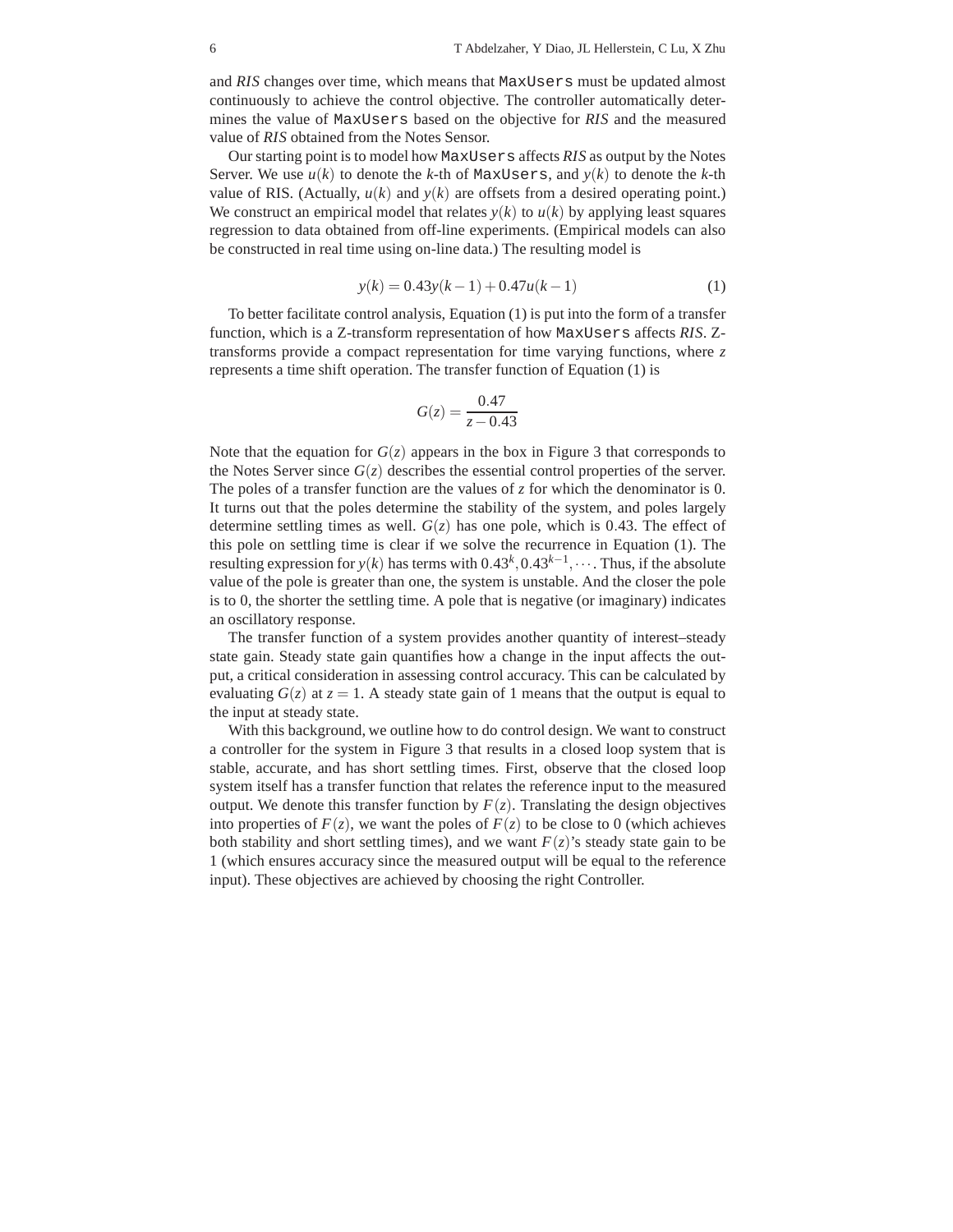We proceed as follows. First, we construct a transfer function  $S(z)$  for the Notes Sensor in the same way as was done with the Notes Server. Next, we choose a parameterized controller. We use an integral controller, which provides incremental adjustments in MaxUsers. Specifically,  $u(k+1) = u(k) + K_I e(k)$ , and its transfer function is  $K(z) = \frac{zK_I}{z-1}$ . With these two transfer functions, it is straight forward to construct  $F(z)$  [16]. It turns out that an integral controller guarantees that  $F(z)$  has a steady state gain of 1. Thus, the control design reduces to choosing  $K_I$  such that the poles of  $F(z)$  are close to 0.

The theory discussed so far addresses linear, time-invariant, deterministic (LTI) systems with a single input (e.g., MaxUsers ) and a single output (e.g., RIS). There are many extensions to LTI theory. Adaptive control (e.g., [4]) provides a way to automatically adapt the controller in response to changes in the target system and/or workloads. Stochastic control (e.g., [3]) is a framework for going beyond deterministic systems. State space and hybrid systems (e.g., [24]) provide a way to address multiple inputs and multiple outputs as well as complex phase changes. Non-linear control provides a way to address complex relationships between inputs and outputs [29].

## **3 Application to Self-Tuning Memory Management of A Database System**

This section describes a feedback control approach that achieves the optimization objective. We study such an approach in the context of memory management in IBM's DB2 Universal Database Management System. The feedback controller manages memory allocation in real time to respond to workload variation and minimize system response time.

Figure 4 shows the architecture and system operations of a database server that works with multiple memory pools. The database clients interact with the database server through the database agents which are computing elements that coordinate access to the data stored in the database. Since disk accesses are much slower relative to main memory accesses, database systems use memory pools to cache disk pages so as to reduce the number and time of disk input/output operations needed. The in-memory data are organized in several pools, which are dedicated for different purposes and can be of different types and characteristics (e.g., buffer pools, package cache, sort memory, lock list).

The management of these pools, especially in terms of determining their optimal sizes, is a key factor in tuning and determining database system performance. However, several challenges are associated with self-tuning memory management.

• Interconnection: In the database memory management problem, the total size of all memory pools is fixed. Increasing the size of one pool necessarily means decreasing the size of another. Although memory pool size increase can drastically reduce its response time to access disk data (since there is a higher probability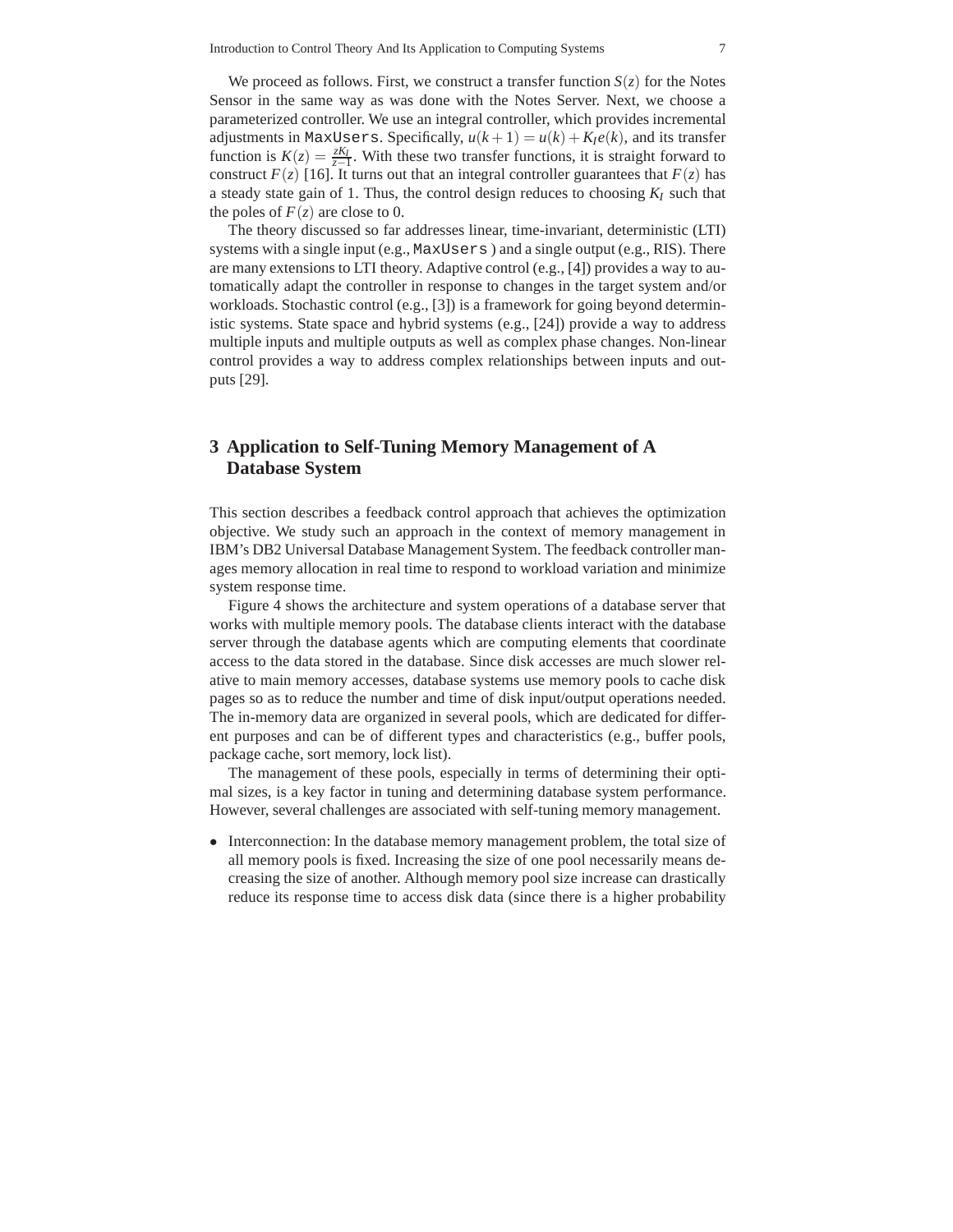

**Fig. 4** *Architecture of database memory management.*

that a copy of the data is cached in memory), its impact to other memory pools need to be considered as well.

- Heterogeneity: Buffer pools that store data pages or index pages exhibit different data access patterns. Furthermore, besides saving the I/O time, a larger size of memory pool can also lower the CPU time. For example, a larger sort memory increases the width of a merge tournament tree and reduces the number of merge passes so that the time spent in performing tournament merge can be reduced. These dissimilar usage characteristics make memory pool trade offs difficult.
- Adaptation and robustness: Each customer has its unique database configuration, a self-tuning memory controller is required to work out of the box without on-site adjustment. The controller is also required to automatically adjust itself in real time in response to database workload variation. On the other hand, robustness is of great concern to database administrators. Furthermore, for a database server, oscillations in the size of buffer pools is highly undesirable because it reduces throughput as a result of increased I/O rates to write dirty pages and to read new data.
- Cost of control: Care must be taken not to change memory pools too frequently since excessive adjustments introduce substantial resizing overheads that can decrease throughput and increase response time.

We start controller design from identifying the three key signals in a feedback control system: control input, measured output, and reference input (as depicted in Figure 1). The control input,  $u_i(k)$ ,  $i = 1, 2, ..., N$ , consists of the sizes of all *N* memory pools subject to self-tuning.

Although we could use system throughput or response time as measured output, they are not proper choices, because they can be affected not only by memory allocation but by many other factors (e.g., indexes and query plans) and their corresponding controllers (e.g., index advisor, query optimizer). Since the direct effect of having memory pools is to reduce the disk access time (and CPU computation time), we only focus on the saved response time in this sense. Specifically, we define measured output,  $y_i(k)$ , as the response time reduction caused by memory size increase. We refer to this as the *response time benefit* (or simply *benefit*), which is also known as the marginal gain. We measure benefit in units of seconds per page.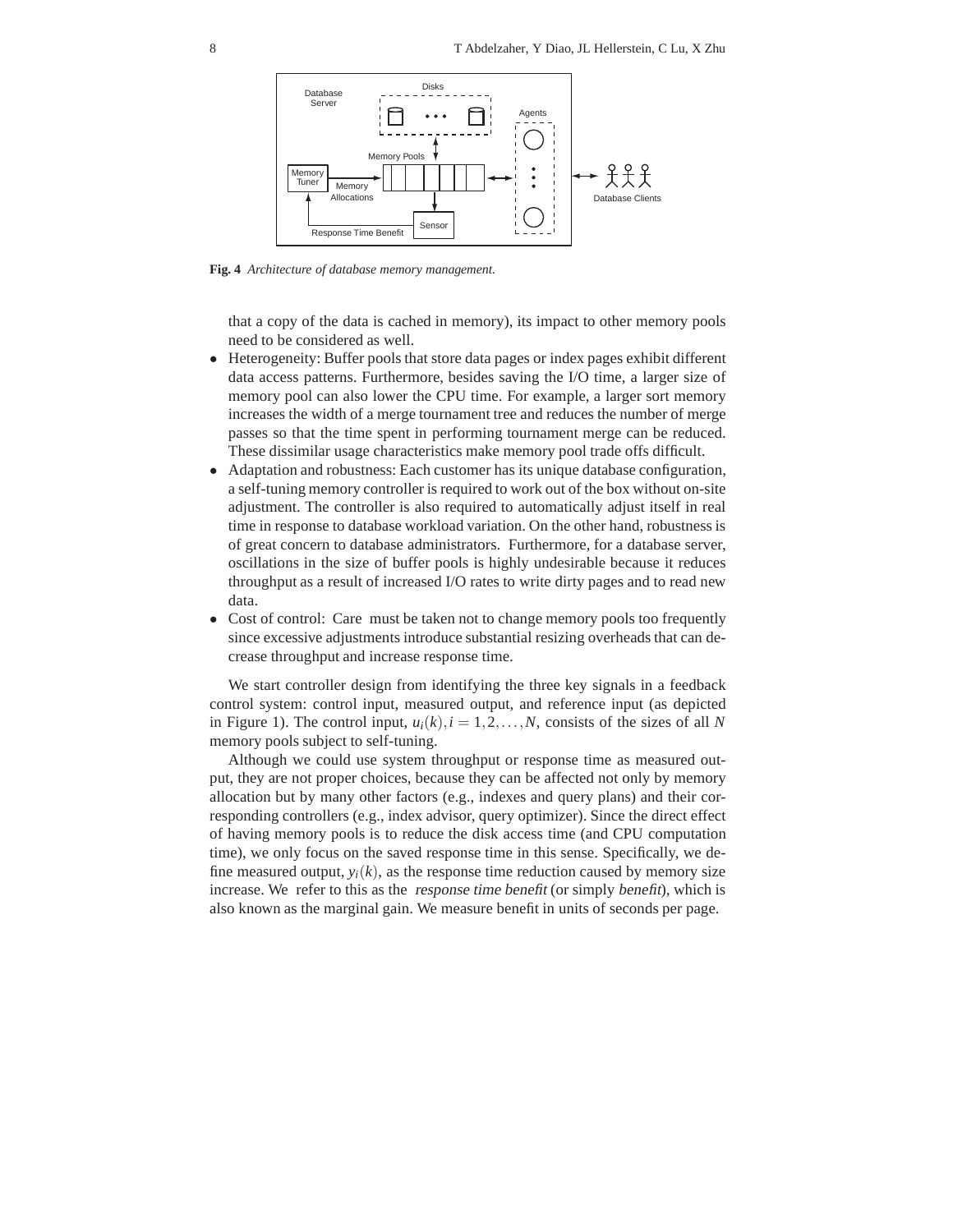For the database memory problem, the control objective is optimization. Specifically, this is a constrained optimization problem where the objective is to maximize the total saved response time subject to the constraint of the total available memory [9] [11].

calculated as the saved disk access time divided by the size of the ghost buffer.

We introduce some notation. The scalar performance function is:

$$
J = f(u_1, u_2, \dots, u_N) \tag{2}
$$

The scalar equality constraint on total memory is:

$$
g(u_1, u_2, \dots, u_N) = \sum_{i=1}^{N} u_i - U = 0
$$
 (3)

Further, there may be *N* scalar inequality constraints imposed on the memory pools:

$$
h_i(u_i) = u_i - \underline{u}_i \ge 0 \tag{4}
$$

where  $\underline{u}_i$  is the minimum size for memory pool *i*.

Note that for each memory pool, saved response time is increasing in memory size, and saved response time becomes saturated when the pool memory is large enough to hold the entire data block (so that there is no further I/O involved and no additional time can be saved). We assume the relationship between the pool size *u*<sup>*i*</sup> and saved response time *x*<sup>*i*</sup> is approximated by *x*<sup>*i*</sup> =  $a_i(1 - e^{-b_i u_i})$ . We further assume that the interactions between memory pools are negligible so that the objective function is separable and convex. This gives  $f = \sum_{i=1}^{N} x_i = \sum_{i=1}^{N} a_i (1 - e^{-b_i u_i})$  and its partial derivative (i.e., measured output) is  $y_i = \frac{\partial f}{\partial u_i}$  $\frac{\partial f}{\partial u_i} = \frac{dx_i}{du_i} = a_i b_i e^{-b_i u_i}.$ 

According to the first order Karush-Kuhn-Tucker (KKT) necessary conditions, we define the Lagrange function as  $L = f(u_1, u_2, \ldots, u_N) + \lambda g(u_1, u_2, \ldots, u_N) +$  $\sum_{i=1}^{N} \mu_i^{\top} h_i(u_i)$ , which adjoins the original performance function and the constraints using the Lagrange multipliers  $\lambda$  and  $\mu_i$ . The KKT necessary conditions for a solution  $u = [u_1, u_2, \dots, u_N]$  to be locally optimal are that the constraints are satisfied, i.e.,  $g(u) = 0$  and  $h(u) = [h_1(u_1), h_2(u_2), \ldots, h_N(u_N)] \geq 0$ , and there exist Lagrange multipliers  $\lambda$  and  $\mu_i$  such that the gradient of the Lagrangian vanishes. That is,  $\frac{\partial L}{\partial u_i} = \frac{\partial f}{\partial u}$  $\frac{\partial f}{\partial u_i} + \lambda \frac{\partial g}{\partial u_i}$  $\frac{\partial g}{\partial u_i} + \sum_{j=1}^N \mu_j \frac{\partial h_j}{\partial u_i}$  $\frac{\partial u_j}{\partial u_i} = y_i + \lambda + \mu_i = 0$ . Furthermore,  $\mu_i$  satisfies the complementarity condition of  $\mu_i h_i = 0$  with  $\mu_i \geq 0$ . This implies that when the memory allocation is optimal and pool sizes are not at the boundaries, the measured outputs of memory pool are equal ( $y_i = -\lambda$ , and  $\mu_i = 0$  since  $h_i > 0$ ). In the case that the memory allocation is optimal when some pool sizes are at the boundaries, the measured output from these memory pool may be smaller  $(y_i = -\lambda - \mu_i)$ , and  $\mu_i \geq 0$ since  $h_i = 0$ ). Since f is a convex function, the optimal solution is unique in that the local optimum is also the global optimum.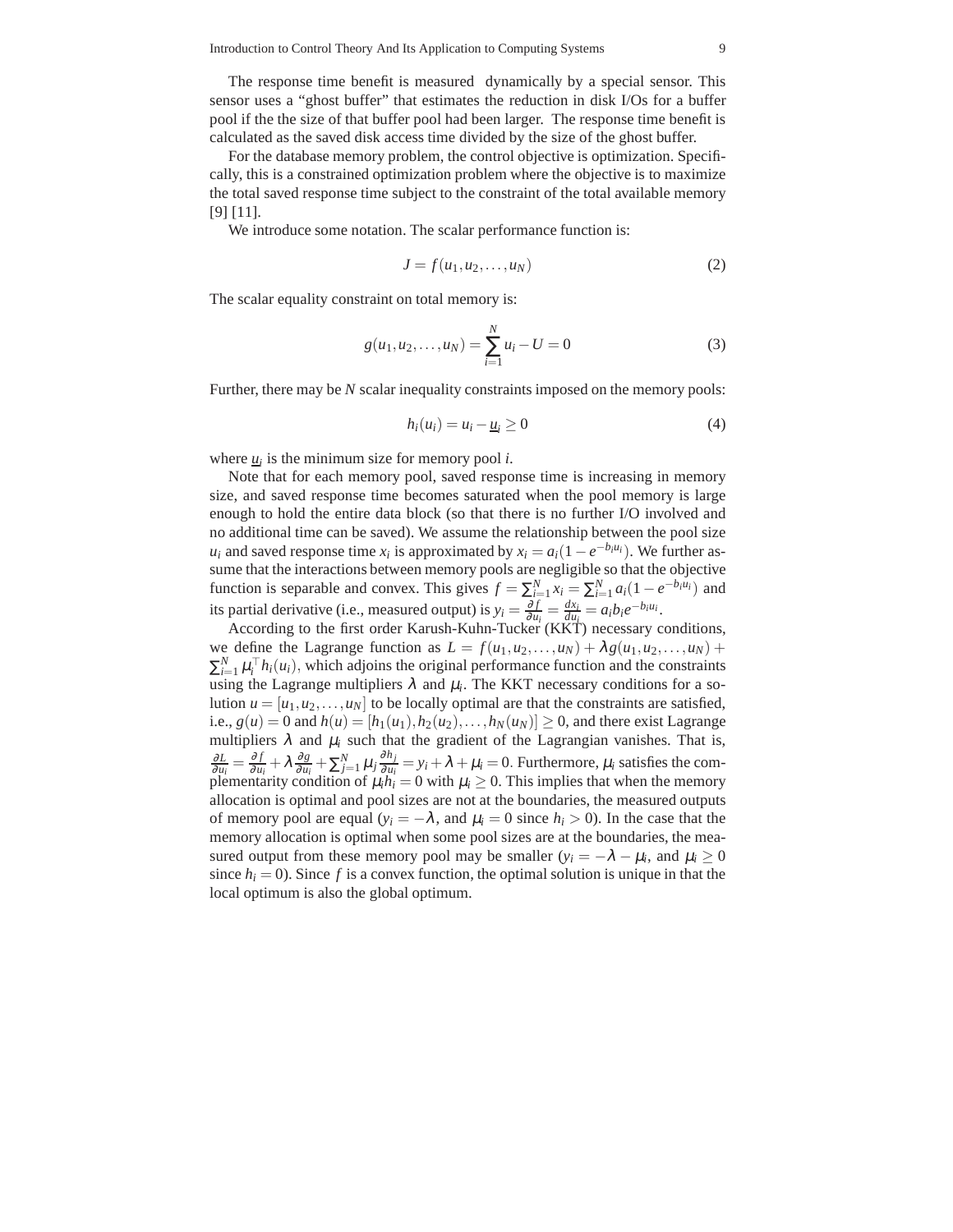We design a multiple-input multiple-output (MIMO) feedback controller to equalize the measured output. Such an approach allows us to exploit well established techniques for handling dynamics and disturbances (from changes in workloads) and to incorporate the cost of control (throughput reductions due to load imbalance and resource resizing) into the design. The feedback control system is defined as follows (where matrices are denoted by boldface uppercase letters and vectors by boldface lowercase):

$$
\mathbf{y}(k+1) = \mathbf{A}\mathbf{y}(k) + \mathbf{B}\left(\mathbf{u}(k) + \mathbf{d}^{\mathbf{I}}(k)\right) \tag{5}
$$

$$
\mathbf{e}(k) = \left(\frac{1}{N}\mathbf{1}_{N,N} - \mathbf{I}\right) \left(\mathbf{y}(k) + \mathbf{d}^{\mathbf{O}}(k)\right) \tag{6}
$$

$$
\mathbf{e}_{\mathbf{I}}(k+1) = \mathbf{e}_{\mathbf{I}}(k) + \mathbf{e}(k)
$$
 (7)

$$
\mathbf{u}(k) = \mathbf{K}_{\mathbf{P}}\mathbf{e}(k) + \mathbf{K}_{\mathbf{I}}\mathbf{e}_{\mathbf{I}}(k)
$$
 (8)

The first equation represents a state space model [14], which is a local linear approximation of the concave memory-benefit relationship. Although most computing systems are inherently non linear, from the local point of view, a linear approximation can be effective and rational, especially when considering the existence of system noise and the ability of on line model adaptation. The  $N \times 1$  vector  $y(k)$  denotes the measured output (i.e., response time benefit), the  $N \times 1$  vector  $\mathbf{u}(k)$  represents the control input (i.e., memory pool size), and the  $N \times 1$  vector  $\mathbf{d}^{I}(k)$  indicates possible disturbances applied on the control inputs (e.g., adjustments made to enforce the equality and inequality resource constraints). The  $N \times N$  matrices **A** and **B** contain state space model parameters that can be obtained from measured data and system identification [20].

Equation (6) specifies the 
$$
N \times 1
$$
 control error vector  $\mathbf{e}(k)$ , where  $\mathbf{I} = \begin{bmatrix} 1 & \cdots & 0 \\ \vdots & \vdots \\ 0 & \cdots & 1 \end{bmatrix}$ 

and  $\mathbf{1}_{N,N} =$  $\sqrt{ }$  $\Big\}$  $1 \cdots 1$  $\vdots$  :  $1 \cdots 1$ 1  $\begin{array}{c} \hline \end{array}$ are  $N \times N$  matrices. The  $N \times 1$  vector  $\mathbf{d}^{\mathbf{O}}(k)$  indicates pos-

sible disturbances applied on the measured outputs (e.g., measurement noises that are not characterized by the deterministic model). Implied from this equation is that we define the average measured output  $\bar{y}(k) = \frac{1}{N} \sum_{i=1}^{N} y_i(k)$  as the control reference for all measured outputs, and the *i*-th control error  $e_i(k) = \bar{y}(k) - y_i(k)$ . Note that in contrast to having a static value or external signal as the reference input, we specify the reference as a linear transformation of the measured outputs. The control objective is to make  $e_i(k) = 0$ , that is, equalizing the measured outputs (i.e.,  $y_i(k) = y_i(k)$ for any *i* and *j*) so as to maximize the total saved response time.

The dynamic state feedback control law is defined in Equation (8), and the integral control error  $\mathbf{e}_{\mathbf{I}}(k)$  is the  $N \times 1$  vector representing the sum of the control errors as defined in Equation (7). The  $N \times N$  matrices  $\mathbf{K}_{P}$  and  $\mathbf{K}_{I}$  are controller parameters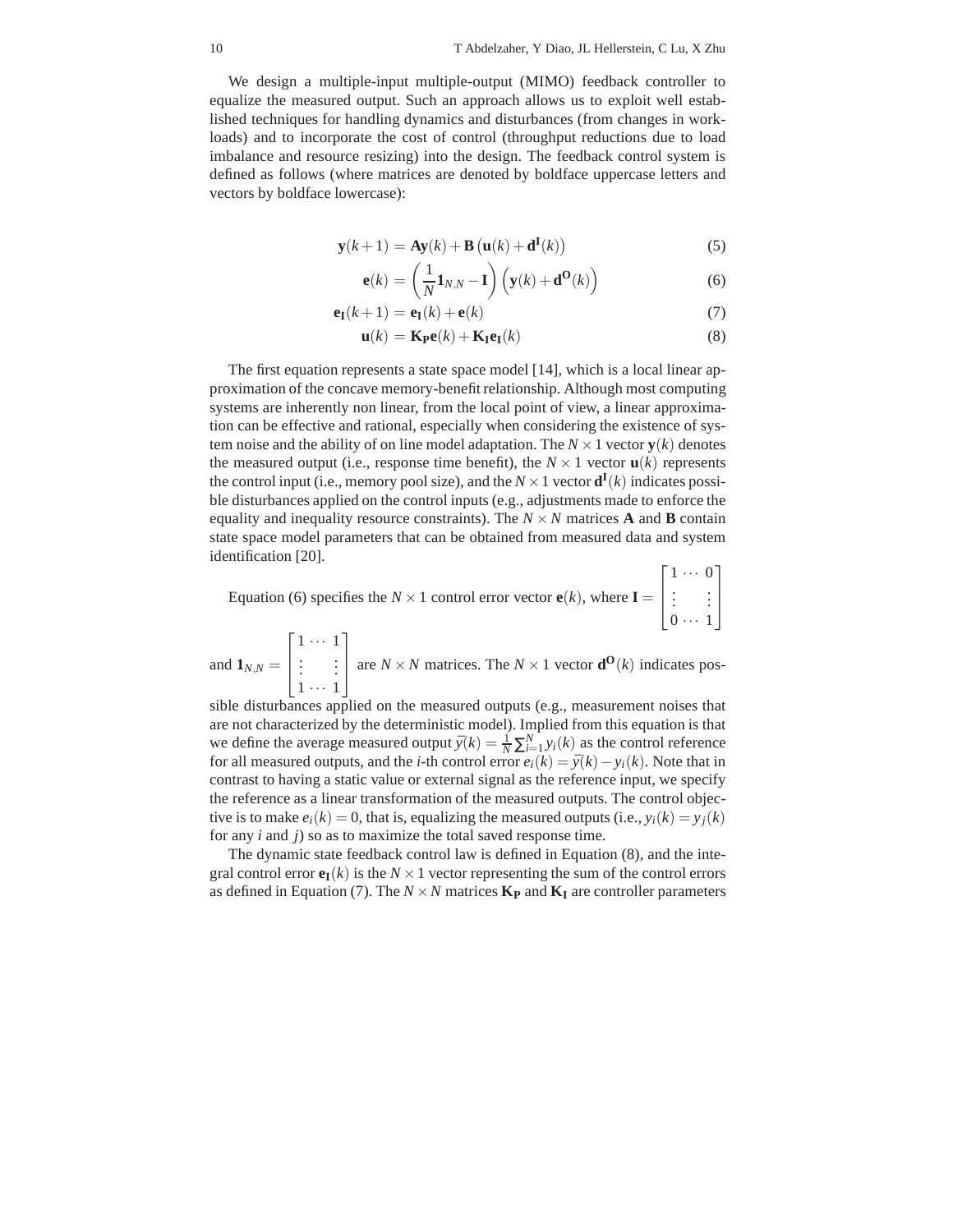to be chosen (through controller design) in order to stabilize the closed loop system and achieve the SASO performance criteria regarding convergence and settling time.

We design the controller and choose the control parameters in a way that considers the cost of control–both the cost of transient memory imbalances and the cost of changes in memory allocations [10]. Reducing memory imbalance generally indicates an aggressive control strategy with short settling time of moving the memory from imbalance to balance. However, too aggressive control can also lead to overreacting to random fluctuations and thus incurs additional cost of allocation changes.

We handle this trade-off by exploiting optimal linear quadratic regulator (LQR) control [15]. LQR chooses control parameters that minimize the quadratic cost function

$$
J = \sum_{k=1}^{\infty} \left[ \mathbf{e}^{\top}(k) \mathbf{e}_{\mathbf{I}}^{\top}(k) \right] \mathbf{Q} \begin{bmatrix} \mathbf{e}(k) \\ \mathbf{e}_{\mathbf{I}}(k) \end{bmatrix} + \mathbf{u}(k)^{\top} \mathbf{R} \mathbf{u}(k)
$$
(9)

over an infinite time horizon as well as satisfy the dynamics defined in Equation (5)-(8). The cost function includes the control error  $e(k)$  and  $e_{I}(k)$ , and the control input  $\mathbf{u}(k)$ . The former is related to the cost of transient resource imbalances, and the latter the cost of changing resource allocations. The matrices **Q** and **R** determine the trade-off. Intuitively, if **Q** is large compared to **R**, the controller will make big changes in resource allocations and hence can react quickly to disturbances. On the other hand, if **R** is large compared to **Q**, the controller is much more conservative since there is a high cost for changing resource allocations.

With **Q** and **R** defined, the control parameters **K<sup>P</sup>** and **K<sup>I</sup>** can be computed in the usual way by solving the Riccati equation [4]. Hence, the controller design problem is to select the proper weighting matrices **Q** and **R** which quantify the cost of control. We achieve this by developing a cost model, regarding to the performance impact of control, and constructing **Q** and **R** in a systematic way [10].

Although the cost model and LQR framework provides a systematic way to study the cost of control, it is more appropriate to be used off-line for analyzing the target system and designing the controller prior to operation. Further simplification is needed to facilitate real time adaptation when the workload is unknown in advance and can change overtime. This also helps to manage a large set of memory pools where the number of pools is varying.

This simplification is achieved using a distributed control architecture and adaptive pole placement techniques. The model is built and the controller is designed locally for each individual memory pool; the only connection between different pools is the control reference signal–the average measured output. Specifically, a single-input single-output (SISO) model

$$
y_i(k+1) = b_i(k)u_i(k)
$$
\n
$$
(10)
$$

is built on line for the *i*-th memory pool. This is equivalent to having  $A = 0$  and  $\mathbf{B} = diag([b_1, \ldots, b_N])$  in Equation (5), while the disturbance term  $\mathbf{d}^{\mathbf{I}}(k)$  is enlarged to include the modeling uncertainty. Having a set of SISO models simplifies the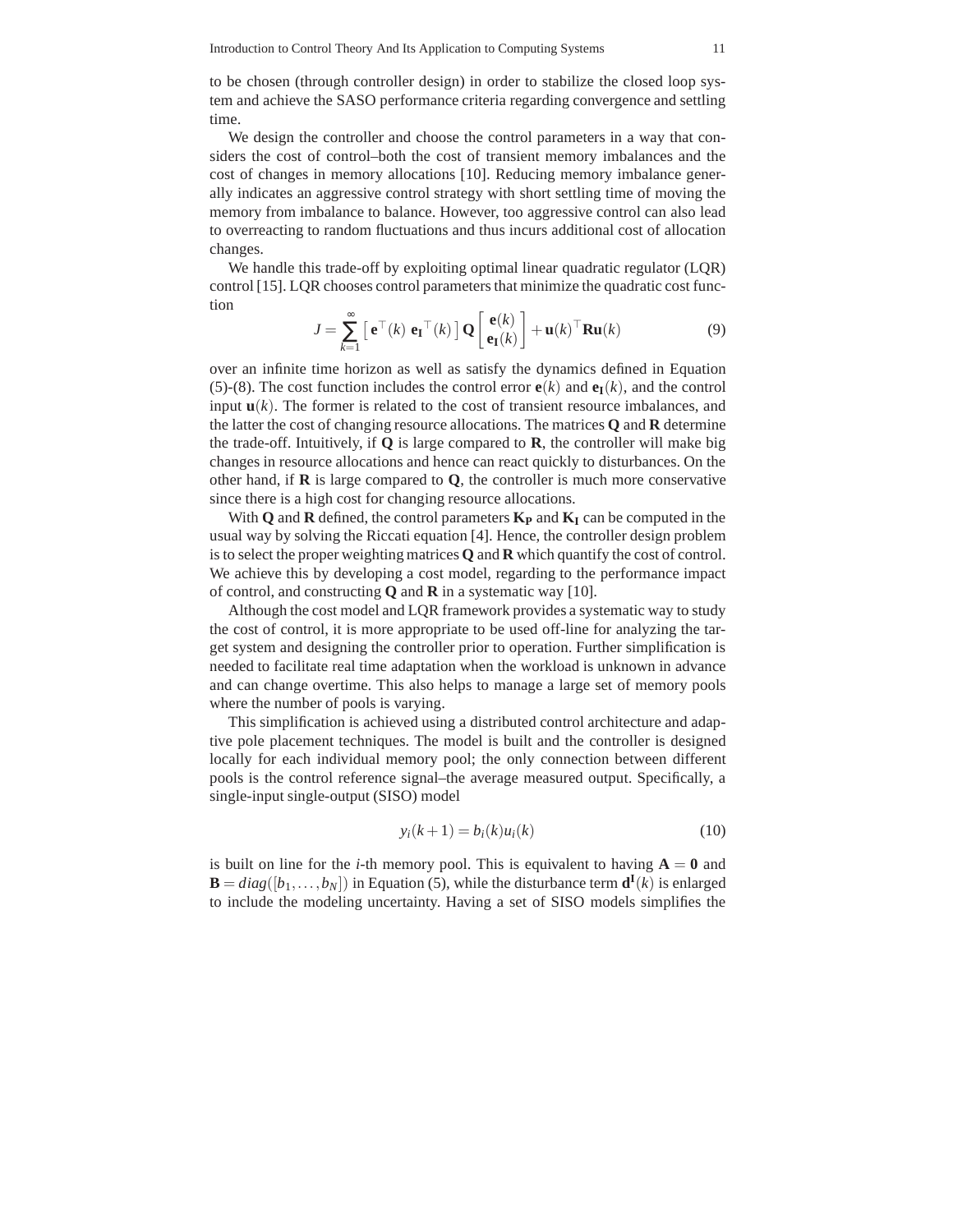model structure and parameter, so that on line modeling techniques such as recursive least squares can be effectively applied with less computational complexity [20].

The controller is also built individually

$$
u_i(k+1) = u_i(k) - \frac{1-p}{b_i(k)} \left( y_i(k) - \frac{1}{N} \sum_{j=1}^{N} y_j(k) \right)
$$
 (11)

The controller takes the format of integral control, a simplification from Equation (8) by setting  $\mathbf{K}_{\mathbf{P}} = \mathbf{0}$  and  $\mathbf{K}_{\mathbf{I}} = diag([\frac{1-p}{b_1(k)}, \dots, \frac{1-p}{b_N(k)}])$ (8) by setting  $\mathbf{K}_{\mathbf{P}} = \mathbf{0}$  and  $\mathbf{K}_{\mathbf{I}} = diag([\frac{1-p}{b_1(k)}, \dots, \frac{1-p}{b_N(k)}])$ . The control parameter  $\frac{1-p}{b_i(k)}$  is designed through adaptive pole placement so that it will be adapted when different model parameter  $b_i(k)$  is estimated on line.

With reasonable simplifications, a distributed architecture makes the controller agile to workload and resource variations, and increase its robustness regarding to measurement uncertainties and maybe uneven control intervals. For example, although in general for a database server the system dynamics may not be negligible (i.e., an increase of buffer pool size may not immediately result in response time benefit decrease, as time is needed to fill up the added buffer space) and the cross memory pool impact does exist (i.e., an increase of sort memory will not only bring down the benefit for sort memory but also that for the buffer pool that stores temporary sort spill pages), our experimental results confirm the control performance of this distributed controller.

Figure 5 evaluates the performance of the feedback controller under an on line transaction processing (OLTP) workload. The OLTP workload consists of a large number of concurrent requests, each of which has very modest resource demands; we use 20 buffer pools to contain data and index for the database tables and 50 database clients to generate the load. Figure 5(a) shows the throughput (measured in transactions per unit time) that indicates the performance impact of buffer pool re-sizings. Figure 5(b) and (c) display the memory allocations and response time benefits for the controlled buffer pools (as indicated by the 20 solid lines in the plot). Initially, the database memory is not properly allocated: most of the memory has been allocated to one buffer pool, while the other buffer pools are set at the minimum size. The controller adjusts the size of buffer pools so as to equalize the response time benefits of the pools. We see that even for a large number of memory pools the controller converges in approximately 80 intervals. Further, our studies in [10] show that the controller's actions increases throughput by a factor of three.

## **4 Application to CPU Utilization Control in Distributed Real-Time Embedded Systems**

Distributed real-time embedded (DRE) systems must control the CPU utilization of multiple processors to prevent overload and meet deadlines in face of fluctuating workload. We present the *End-to-end Utilization CONtrol (EUCON)* algorithm that controls the CPU utilization of all processors in a DRE system by dynamically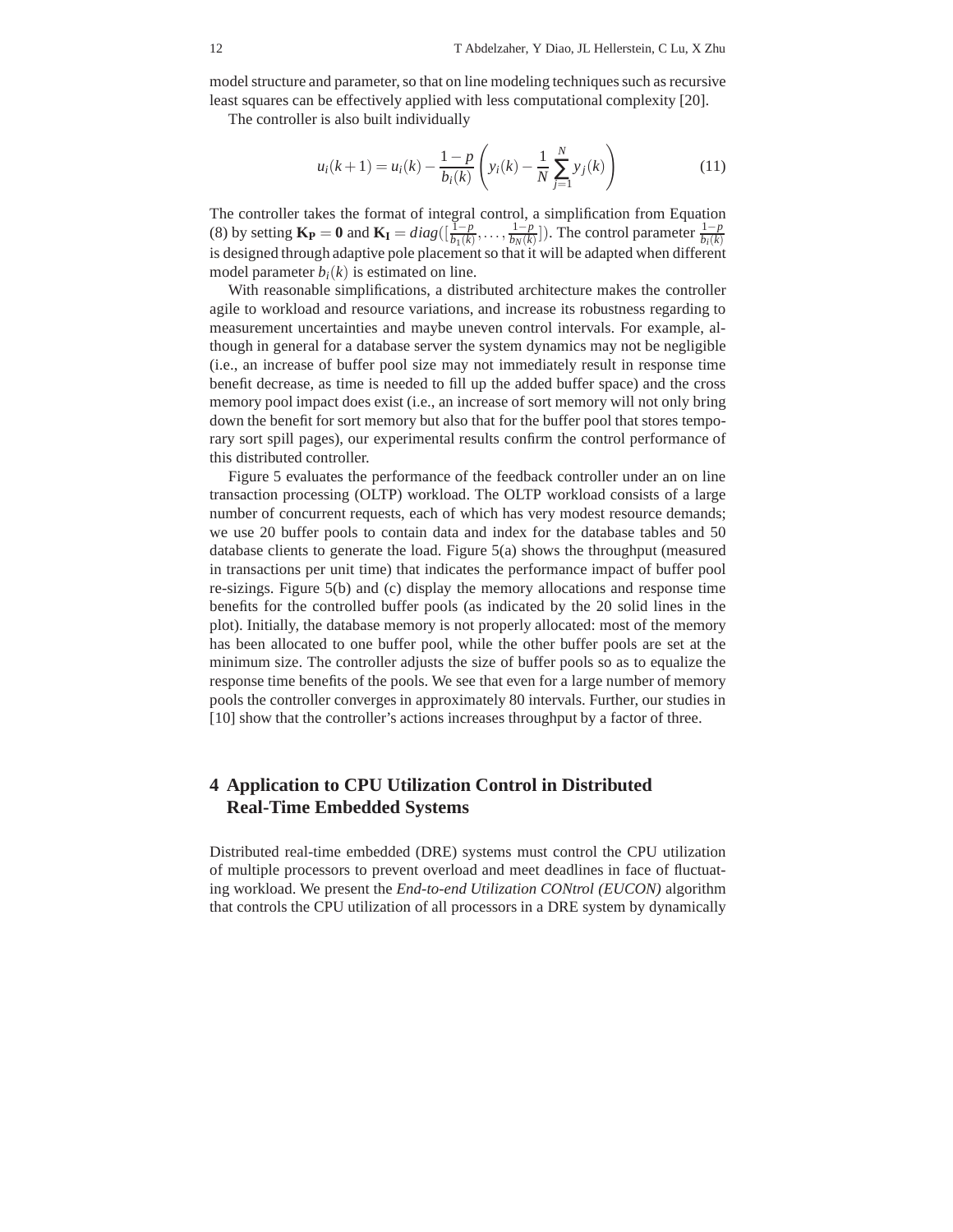

**Fig. 5** Control performance under an OLTP workload.

adjusting the invocation rates of periodic tasks. A DRE system is comprised of *m* end-to-end periodic tasks  ${T_i | 1 \le i \le m}$  executing on *n* processors  ${P_i | 1 \le i \le n}$ . Task  $T_i$  is composed of a chain of subtasks  $\{T_{ij}|1 \leq j \leq n_i\}$  running on multiple processors. The execution of a subtask  $T_{ij}$  is triggered by the completion of its predecessor  $T_{i,j-1}$ . Hence all the subtasks of a task are invoked at a same rate. For example, on a Real-Time CORBA middleware a task may be implemented as a sequence of remote operation requests to distributed objects, where each remote operation request corresponds to a subtask. Each subtask  $T_{ij}$  has an *estimated* execution time  $c_{ij}$  known at deployment time. However, the *actual* execution time of a subtask may differ from  $c_{ij}$  and vary at run time. The rate of  $T_i$  can be dynamically adjusted within a range [*Rmin*,*<sup>i</sup>* ,*Rmax*,*<sup>i</sup>* ]. A task running at a higher rate contributes higher utility at the cost of higher CPU utilization. For example, both video streaming and digital control applications usually deliver better performance when running at higher rates.



**Fig. 6** *The feedback control loop of EUCON.*

As shown in Figure 6, EUCON is composed of a centralized *controller*, and a *utilization monitor* and a *rate modulator* on each processor. A separate TCP connection connects the controller with the pair of utilization monitor and rate modulator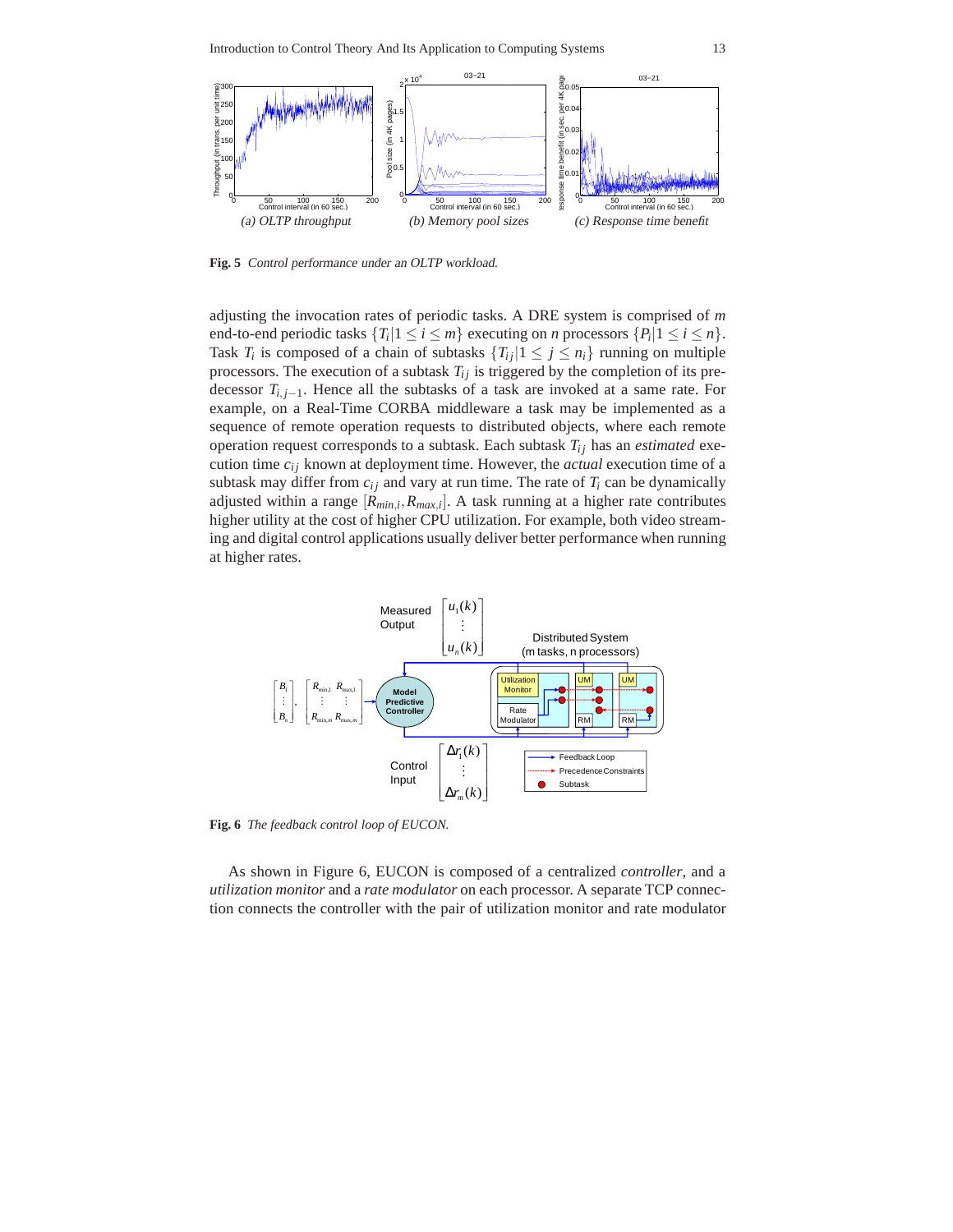on each processor. The user inputs to the controller include the utilization set points, **, which specify the desired CPU utilization of each processor, and** the rate constraints of each task. The *measured output* is the CPU utilization of all processors,  $\mathbf{u}(k) = [u_1(k) \dots u_n(k)]^T$ . The *control input* is the change to task rates  $\Delta$ **r**(*k*) =  $[\Delta r_1(k) \dots \Delta r_m(k)]^T$ , where  $\Delta r_i(k) = r_i(k) - r_i(k-1)$  (1 ≤ *i* ≤ *m*). The goal of EUCON is to regulate the CPU utilizations of all processors so that they remain close to their respective set points by adjusting the task rates, despite variations in task execution times at run time.

DRE systems pose several challenges to utilization control. First, the utilization control problem is *multi-input-multi-output (MIMO)* in that the system needs to regulate the CPU utilization of multiple processors by adjusting the rates of multiple tasks. More importantly, the CPU utilization of different processors is *coupled* to each other due to the correlation among subtasks belonging to a same task, *i.e.*, changing the rate of a task will affect the utilization of all the processors hosting its subtasks because they must execute at the same rates. Therefore the CPU utilization of different processors cannot be controlled independently from each other. Finally, the control is subject to *actuator constraints* as the rate of a task must remain with an application-specific range.

To deal with inter-processor coupling and rate constraints, EUCON adopts *Model Predictive Control (MPC)* [23], an advanced control technique used extensively in industrial process control. Its major advantage is that it can deal with coupled MIMO control problems with constraints on the actuators. The basic idea of MPC is to optimize an appropriate cost function defined over a time interval in the future. The controller employs a model of the system which is used to predict the behavior over *P* sampling periods called the *prediction horizon*. The control objective is to select an *input trajectory* to minimize the cost subject to the actuator constraints. An input trajectory includes the control inputs in the following *M* sampling periods,  $\Delta$ **r**(*k*),  $\Delta$ **r**(*k*+1|*k*),... $\Delta$ **r**(*k*+*M* −1|*k*), where *M* is called the *control horizon*. The notation  $\Delta \mathbf{r}(k+1|k)$  means that  $\Delta \mathbf{r}(k+1)$  depends on the conditions at time k. Once the input trajectory is computed, only the first element  $(\Delta \mathbf{r}(k))$  is applied as the control input to the system. In the next step, the prediction horizon slides one sampling period and the input trajectory is computed again based on the measured output  $({\bf u}(k))$ .

Before designing the controller for EUCON, we derive a dynamic model that characterizes the relationship between the control input  $\Delta r(k)$  and the measured output  $\mathbf{u}(k)$ . First, we model the utilization  $u_i(k)$  of one processor  $P_i$ . Let  $\Delta r_j(k)$ denote the change to the task rate,  $\Delta r_i(k) = r_i(k) - r_i(k-1)$ . We define the *estimated change to utilization*,  $\triangle b_i(k)$ , as:

$$
\triangle b_i(k) = \sum_{T_{jl} \in S_i} c_{jl} \triangle r_j(k) \tag{12}
$$

where  $S_i$  represents the set of subtasks located at processor  $P_i$ . Note  $\triangle b_i(k)$  is based on the *estimated* execution time. Since the *actual* execution times may differ from their estimation, we model the utilization  $u_i(k)$  as: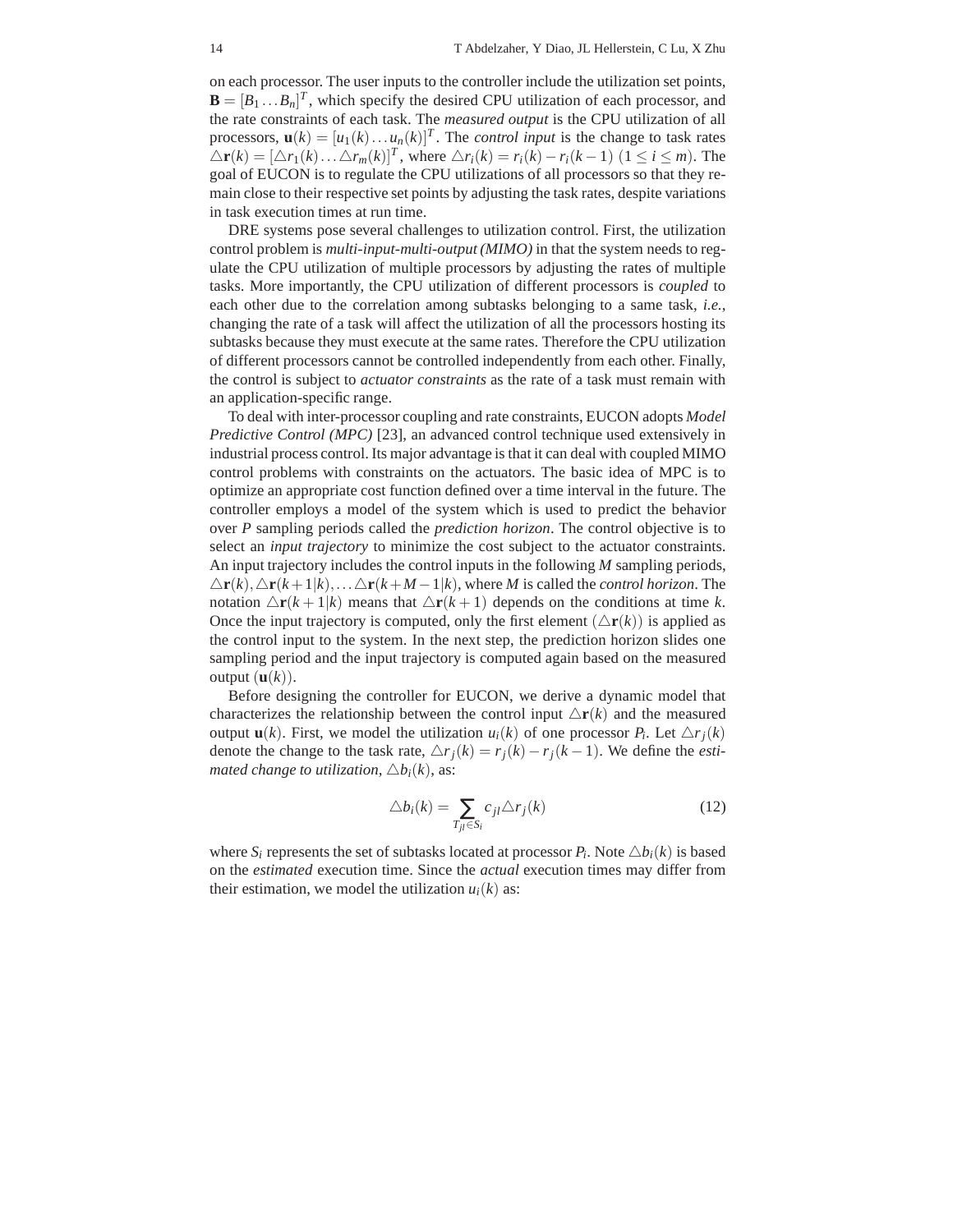Introduction to Control Theory And Its Application to Computing Systems 15

$$
u_i(k) = u_i(k-1) + g_i \triangle b_i(k-1)
$$
\n(13)

where the *utilization gain g<sup>i</sup>* represents the ratio between the change to the *actual* utilization and the estimated change  $\Delta b_i(k-1)$ . For example,  $g_i = 2$  means that the actual change to utilization is twice of the estimated change. Note that the value of *gi* is *unknown a priori* due to the uncertainty of subtasks' execution times. A system with *m* processors is described by the following MIMO model:

$$
\mathbf{u}(k) = \mathbf{u}(k-1) + \mathbf{G}\triangle\mathbf{b}(k-1)
$$
 (14)

where  $\Delta$ **b**( $k-1$ ) is a vector including the estimated change to the utilization of each processor, and **G** is a diagonal matrix where  $g_{ii} = g_i(1 \le i \le n)$  and  $g_{ii} = 0(i \ne j)$ . The relationship between the changes to the utilizations and the changes to the task rates is characterized as follows:

$$
\Delta \mathbf{b}(k) = \mathbf{F} \Delta \mathbf{r}(k) \tag{15}
$$

where the *subtask allocation matrix*, **F**, is an  $n \times m$ -order matrix.  $f_{ij} = c_{jl}$  if subtask  $T_{jl}$  (the *l*<sup>th</sup> subtask of task  $T_j$ ) is allocated to processor *i*, and  $f_{ij} = 0$  if no subtask of task  $T_j$  is allocated to processor *i*. Note that  $\mathbf{F}$  captures the inter-processor coupling caused by end-to-end tasks. Equations (14-15) give the dynamic model of a distributed system with *m* tasks and *n* processors.

Based on the system model, we now design the controller. In the end of every sampling period, the controller computes the control input  $\Delta \mathbf{r}(k)$  that minimizes the following cost function under the rate constraints:

$$
\mathbf{V}(k) = \sum_{i=1}^{P} ||\mathbf{u}(k+i|k) - \mathbf{ref}(k+i|k)||^{2} + \sum_{i=0}^{M-1} ||\triangle \mathbf{r}(k+i|k) - \triangle \mathbf{r}(k+i-1|k)||^{2}
$$
\n(16)

where *P* is the *prediction horizon*, and *M* is the *control horizon*. The first term in the cost function represents the *tracking error*, *i.e.*, the difference between the utilization vector  $\mathbf{u}(k+i|k)$  and a *reference trajectory*  $\mathbf{ref}(k+i|k)$ . The reference trajectory defines an ideal trajectory along which the utilization vector  $\mathbf{u}(k+i|k)$  should change from the current utilization  $\mathbf{u}(k)$  to the utilization set points **B**. Our controller is designed to track the following exponential reference trajectory so that the closed-loop system behaves like a linear system:

$$
\mathbf{ref}(k+i|k) = \mathbf{B} - e^{-\frac{T_x}{T_{ref}}i}(\mathbf{B} - \mathbf{u}(k))
$$
\n(17)

where  $T_{ref}$  is the time constant that specifies the speed of system response. A smaller *T<sub>ref</sub>* causes the system to converge faster to the set point. By minimizing the tracking error, the closed loop system will converge to the utilization set point if the system is stable. The second term in the cost function (16) represents the *control penalty*, which causes the controller to reduce the changes to the control input.

The controller minimizes the cost function (16) under the rate constraints based on an approximate system model. This constrained optimization problem can be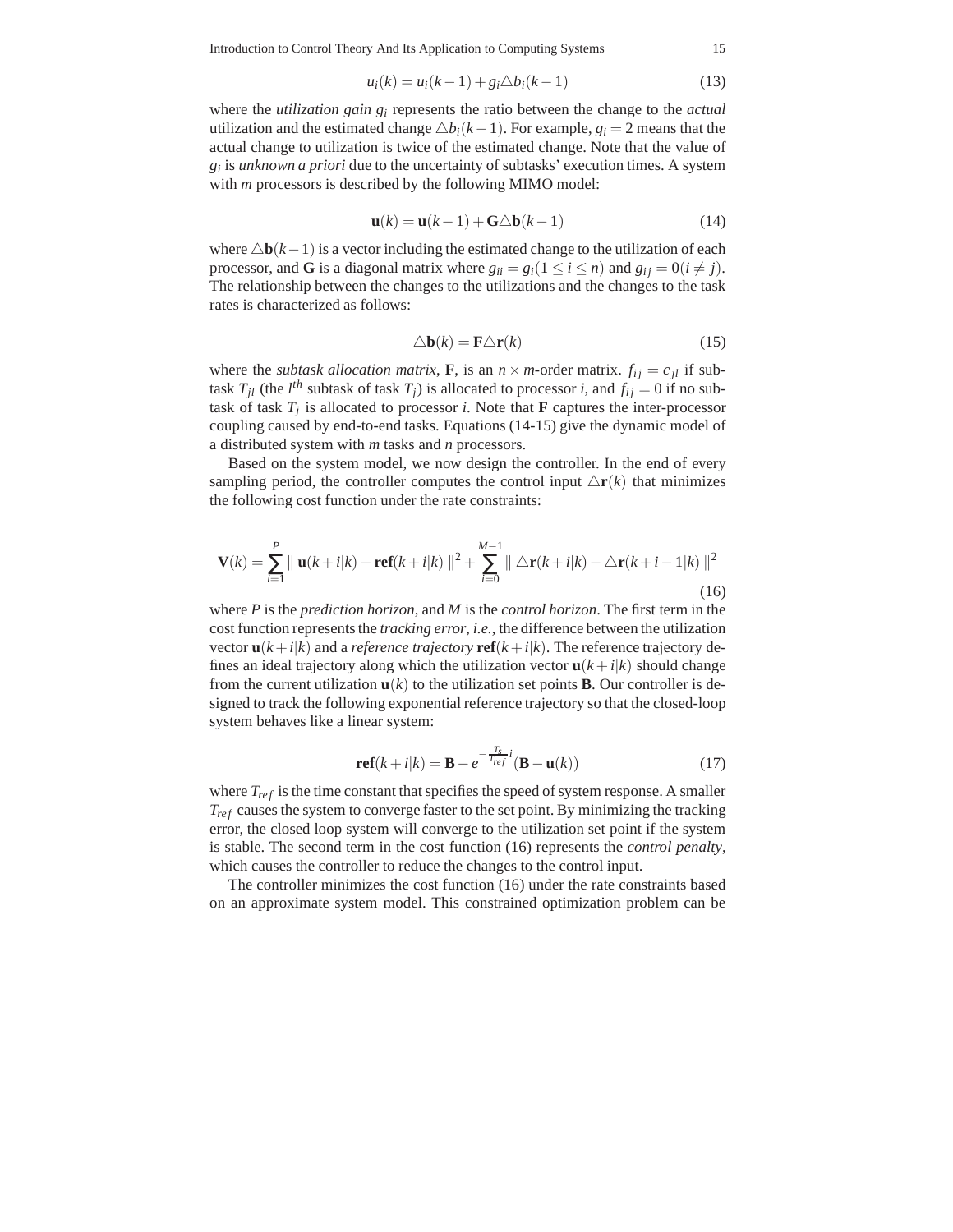transformed to a standard constrained *least-squares* problem. The controller can then use a standard *least-squares* solver to solve this problem on-line [22].

Note that the system model described in (14) and (15) cannot be used directly by the controller because the system gains **G** are unknown. The controller assumes  $\mathbf{G} = \mathbf{I}$  in (14), *i.e.*, the actual utilization is the same as the estimation. Although this approximate model may behave differently from the real system, as proven in [22], the closed loop system can maintain stability and track the utilization set points as long as the actual **G** remains within a certain range. Furthermore, this range can be established using stability analysis of the closed-loop system.

EUCON has been implemented in FC-ORB [31], a distributed middleware for DRE systems. We now summarize the representative experimental results presented in [31]. All tasks run on a Linux cluster composed of four Pentium-IV machines. The EUCON controller is located on another Pentium-IV machine. The workload comprises 12 tasks with a total of 25 subtasks. In the first experiment shown in Figure 7(a), the average execution times of all subtasks change simultaneously. The execution times of all subtasks increase by 50% at 600 seconds, EUCON responds to the overload by reducing task rates, which causes the utilization of every processor to converge to its set point within 100 seconds (25 sampling periods). At 1000 seconds, the utilization of every processor drops sharply due to 56% decrease in the execution times of all subtasks. EUCON increases task rates until the utilizations re-converge to their set points. In the second experiment shown in Figure 7(b), only the average execution times of the subtasks on one of the processors experience the same variations as in the first run, while all the other subtasks maintain the same average execution times. As shown in Figure 7(b) the utilization of every processor converges to its set point after the variation of execution times at 600 seconds and 1000 seconds, respectively. These results demonstrate that EUCON can effectively control the utilization of multiple processors under varying execution times, while handling inter-processor coupling and rate constraints.

## **5 Application to Automated Workload Management in Virtualized Data Centers**

#### *5.1 Introduction*

Data centers today play a major role in providing on-demand computing to enterprise applications supporting key business processes including supply chain, ecommerce, payroll, customer relationship management, etc. These applications typically employ a multi-tier architecture where distinct components of a single application, e.g., the web tier, the application tier, and the database tier, spread across multiple servers. In recent years, there has been wide adoption of server virtualization in data centers due to its potential to reduce both infrastructure and operational costs. Figure 8 shows an example scenario where multiple multi-tier applications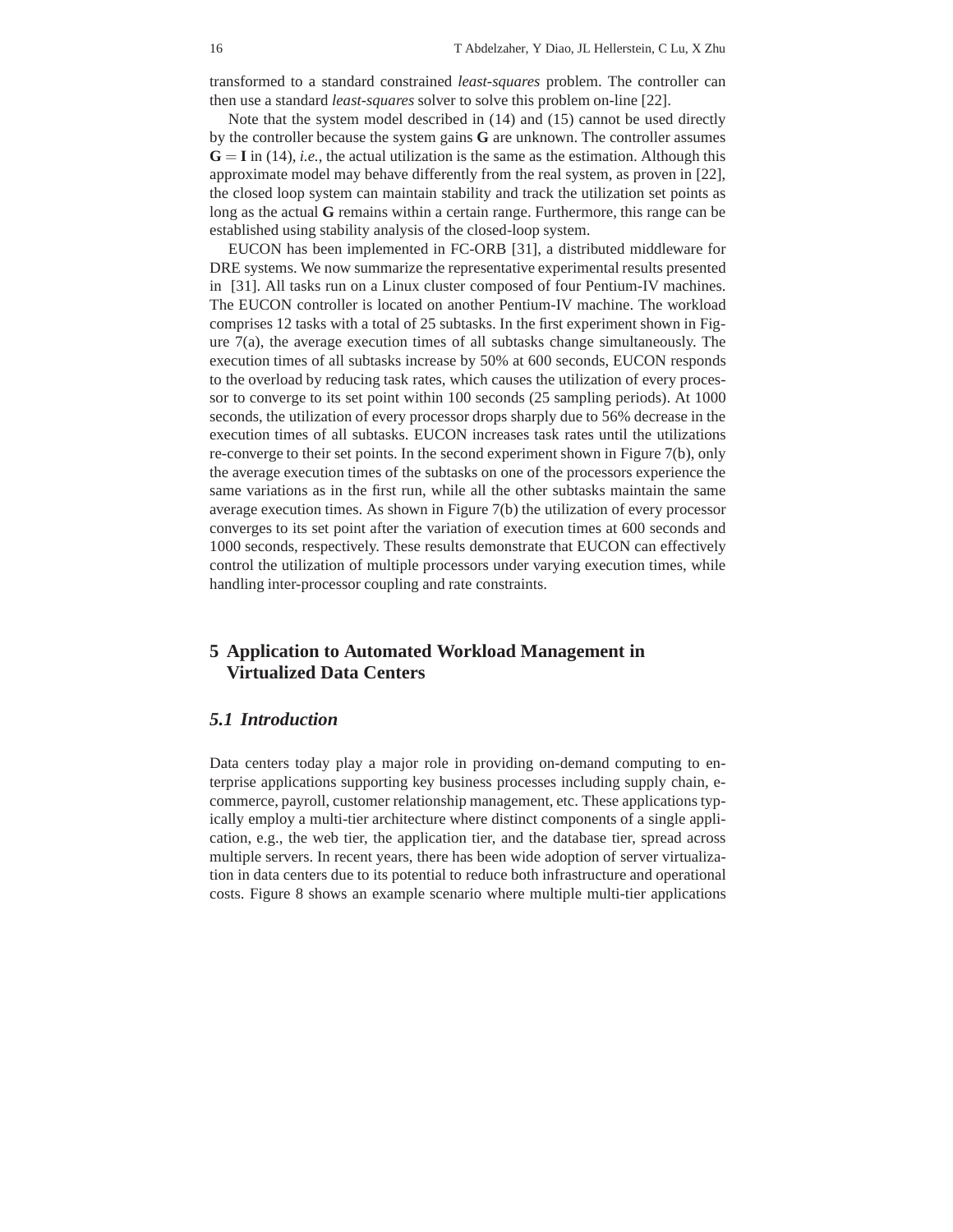

**Fig. 7** The CPU utilization of all the processors in a Linux cluster when subtask execution times change on all four processors (top figure) and only one processor (bottom figure)

share a common pool of physical servers. Each physical server contains multiple virtual containers, and each virtual container hosts a specific component of a multi-tier application. Here a "virtual container" can be a hypervisor-based virtual machine (e.g., VMware, Xen), an operating system level container (e.g., OpenVZ, Linux VServer), or a workload group (e.g., HP Global Workload Manager, IBM Enterprise Workload Manager). Although the grouping of application tiers can be arbitrary in general, we specifically consider the case where the same tiers from different applications are hosted on the same physical server. This is a common scenario for shared hosting environments for potential savings in software licensing costs.

When multiple enterprise applications share a common infrastructure, meeting application-level QoS goals becomes a challenge for data center operators due to the time-varying nature of typical enterprise workloads, and the complex interactions among individual tiers of the hosted applications. Existing workload management tools for UNIX systems or mainframes typically allow individual virtual containers to be dynamically sized in order to maintain a specified level of resource utilization. However, these tools can neither manage other types of containers such as virtual machines, nor provide direct guarantees for application-level QoS. In the past few years, there has been work in applying control theory to the design of automated workload management solutions that fill these gaps [34, 32, 19]. In [34], QoS-driven workload management was presented using a nested feedback controller, where the inner loop regulates the CPU utilization of a virtual container and the outer loop maintains the application-level response time at its target. In [32], a predictive con-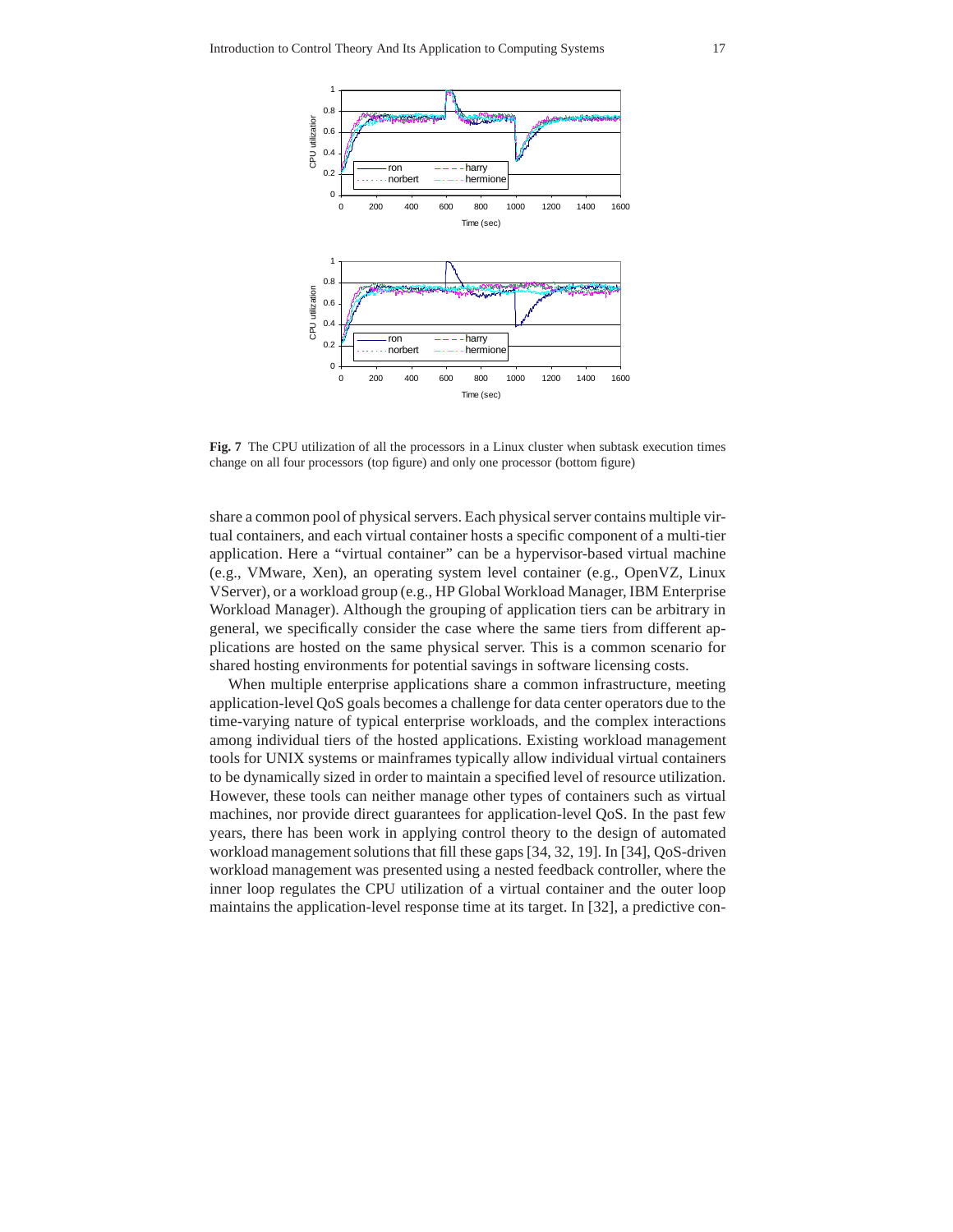

Fig. 8 A virtualized server pool hosting multiple multi-tier applications

troller was developed to allocate CPU resource to a virtual container proactively by exploiting repeatable patterns in an application's resource demands. This controller has been tested for managing Xen virtual machines, and a variation of it has been integrated into the latest release of the HP Global Workload Manager [8].

The work in [19] deals with the scenario where some virtualized servers are *overloaded*. This means, the aggregate demand from all the application components sharing a server exceeds its total capacity. In this case, the performance of all the applications may suffer. This is undesirable because failing to meet the QoS goals may have different consequences for different applications, depending on their respective service level agreements (SLAs). Therefore, it is desirable for a workload management solution to also provide service differentiation among co-hosted applications in order to maximize the overall business value generated by these applications.

#### *5.2 Problem statement*

Consider the system in Figure 8, where  $N(N=3)$  virtualized servers are used to host *M* 3-tier applications. When one or more of the virtualized servers become overloaded, the workload management tool needs to dynamically allocate the shared server resources to individual tiers of the *M* applications in a coordinated fashion such that a specified level of QoS differentiation can be maintained. Next, we describe how this problem can be cast into a feedback control problem. For simplicity, we assume that only a single resource on a server (e.g., CPU) may become a bottleneck. The approach described here can be generalized to handle multiple resource bottlenecks.

Each virtual container has an actuator (box "A" in Figure 8) associated with it, which can allocate a certain percentage of the shared server resource to the application component running in the container. This is referred to as "resource entitle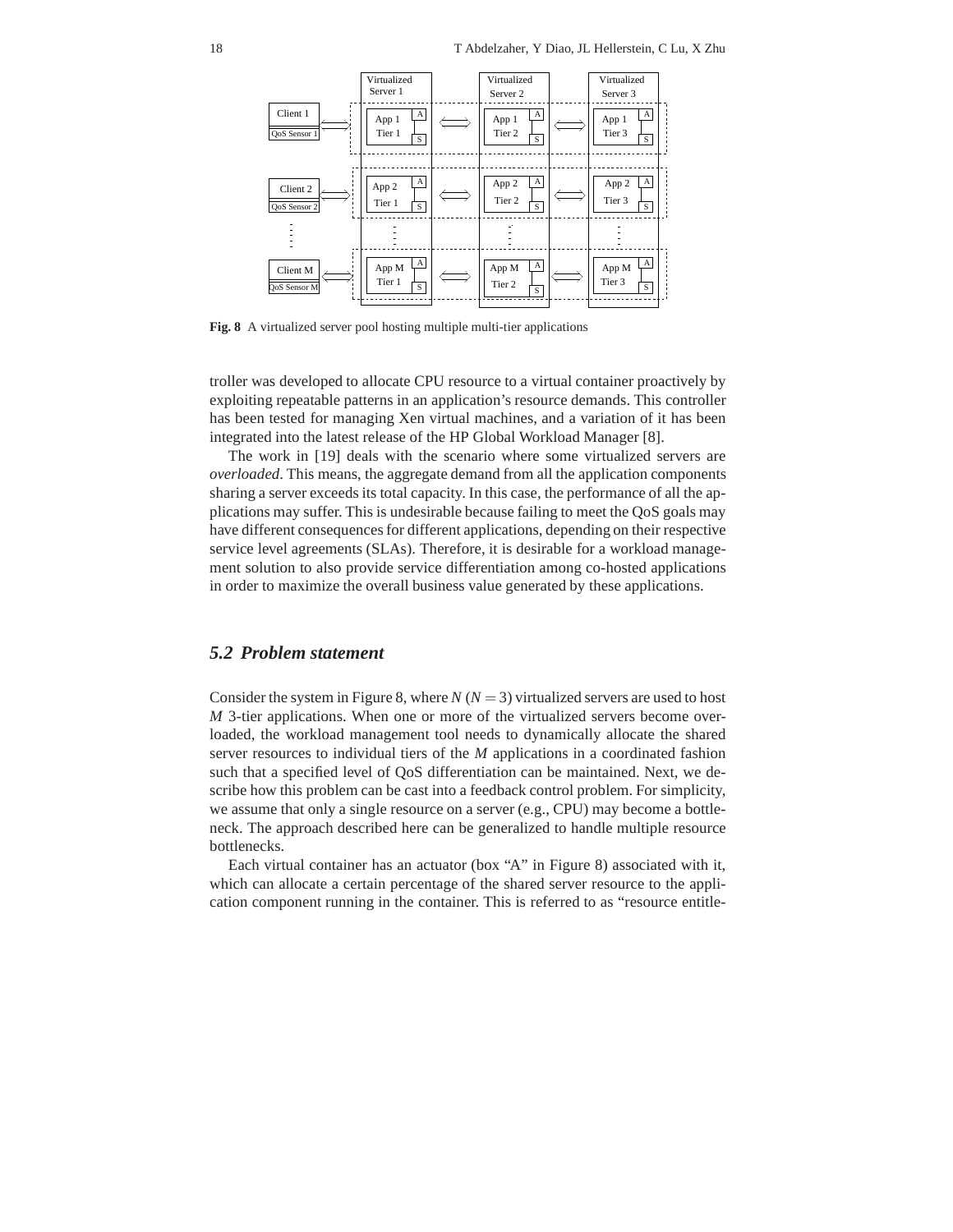ment." At the beginning of each control interval *k*, the *control input* **u**(*k*) is fed into the actuators, where  $u_{i,j}(k)$  denotes the resource entitlement for tier *j* of application *i* during interval *k*. Since  $\sum_{i=1}^{M} u_{i,j} = 1, 1 \le j \le N$ , there are a total of  $(M-1) \times N$ such independent variables. Hence,  $\mathbf{u}(k)$  is an  $(M - 1) \times N$ -dimensional vector.

Each application has a QoS sensor (see Figure 8) that measures some end-toend performance (e.g., mean response time, throughput) at the end of each control interval. Let  $q_i(k)$  denote the QoS measurement for application *i* during interval *k*−1. We then define the *measured output*, **y**(*k*), to be the normalized QoS ratios for individual applications, where  $y_i(k) = \frac{q_i(k)}{\sum_{m=1}^M q_m(k)}$ . Since  $\sum_{i=1}^M y_i(k) = 1$ , only  $M - 1$ of such  $y_i(k)$ 's are independent. As a result, the system output  $y(k)$  is an  $(M - 1)$ dimensional vector.

The goal of the feedback controller is to automatically determine the appropriate value for each  $u_{i,j}(k)$ , such that each  $y_i(k)$  can track its *reference input*,  $r_i(k)$ , the desired QoS ratio for application *i* when the system is overloaded.

#### *5.3 Adaptive optimal controller design*

We now describe the adaptive optimal controller we presented in [19] for the service differentiation problem. A block diagram of the closed-loop control system is shown in Figure 9. The controller consists of two key modules: a *model estimator* that learns and periodically updates a linear model between the resource entitlements for individual application tiers and the measured QoS ratios, and an *optimal controller* that computes the optimal resource entitlements based on estimated model parameters and a quadratic cost function.



**Fig. 9** A self-tuning optimal resource control system

We use the following linear, auto-regressive MIMO model to represent the inputoutput relationship in the controlled system:

$$
\mathbf{y}(k+1) = \sum_{l=1}^{n} \mathbf{A}_l \mathbf{y}(k+1-l) + \sum_{m=0}^{n-1} \mathbf{B}_m \mathbf{u}(k-m).
$$
 (18)

Note that  $A_l \in \mathfrak{R}^{O \times O}$  and  $B_m \in \mathfrak{R}^{O \times V}$ , where  $V = (M - 1) \times N$  is the input dimension, and  $O = M - 1$  is the output dimension. The use of a MIMO model allows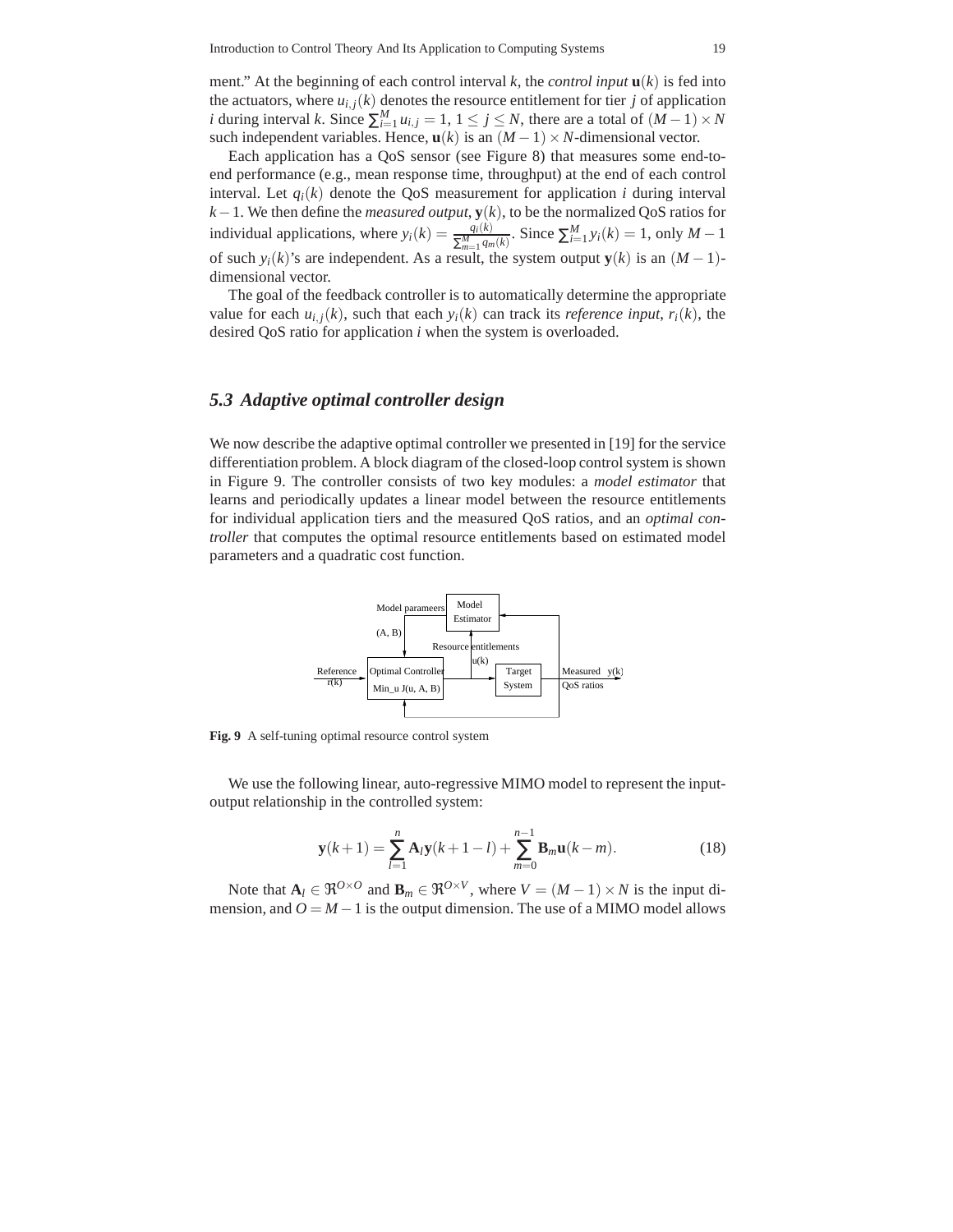us to capture complex interactions and dependencies among resource entitlements for different application tiers, which cannot be captured by individual SISO models. The order of the model, *n*, captures the amount of memory in the system. Its value can be estimated in offline system identification experiments [20]. Typically, a low-order model is sufficient for computing systems [16]. Since the linear model is a local approximation of the real system dynamics that is typically nonlinear, we estimate and adapt the values of the coefficient matrices,  $A_l$  and  $B_m$ , online using the recursive least squares (RLS) estimator [4], whenever a new measurement of **y**(*k*) becomes available.

We use optimal control that minimizes the following quadratic cost function:

$$
J = ||\mathbf{W}(\mathbf{y}(k+1) - \mathbf{r}(k+1))||^{2} + ||\mathbf{Q}(\mathbf{u}(k) - \mathbf{u}(k-1))||^{2}.
$$
 (19)

The controller aims to steer the system into a state of optimum reference tracking, while penalizing large changes in the control variables.  $W \in \mathbb{R}^{O \times O}$  and  $Q \in \mathbb{R}^{V \times V}$ are weighting matrices on the tracking errors and the changes in the control actions, respectively. They are commonly chosen as diagonal matrices. Their relative magnitude provides a trade off between the *responsiveness* and the *stability* of the control system.

The optimal control law,  $\mathbf{u}^*(k)$ , can be derived by first explicitly expressing the dependency of the cost function *J* on **u**(*k*), and then solving the equation  $\frac{\partial J}{\partial \mathbf{u}(k)} = 0$ . As a result, we get

$$
\mathbf{u}^*(k) = ((\mathbf{W}\hat{\mathbf{B}}_0)^T \mathbf{W}\hat{\mathbf{B}}_0 + \mathbf{Q}^T \mathbf{Q})^{-1} [(\mathbf{W}\hat{\mathbf{B}}_0)^T \mathbf{W}(\mathbf{r}(k+1) - \mathbf{\hat{X}}\tilde{\boldsymbol{\phi}}(k)) + \mathbf{Q}^T \mathbf{Q}\mathbf{u}(k-1)],
$$

where

$$
\widetilde{\phi}(k) = \left[0 \mathbf{u}^T(k-1) \dots \mathbf{u}^T(k-n+1) \mathbf{y}^T(k) \dots \dots \mathbf{y}^T(k-n+1)\right]^T ,
$$
  

$$
\widehat{\mathbf{X}} = [\widehat{\mathbf{B}}_0, \dots, \widehat{\mathbf{B}}_{n-1}, \widehat{\mathbf{A}}_1, \dots, \widehat{\mathbf{A}}_n].
$$

Note that  $\hat{\mathbf{X}}$  and  $\hat{\mathbf{B}}_0$  are online estimates of the model parameters.

#### *5.4 Experimental evaluation*

Our controller design has been validated on a two-node testbed hosting two instances of the RUBiS application [1], an online auction benchmark. We use a twotier implementation consisting of an Apache web server and a MySQL database (DB) server. Each application tier is hosted in a Xen virtual machine. The "web node" is used to host two web tiers, and the "DB node" is used to host two DB tiers. For this application, CPU is the only potential resource bottleneck. We use the credit-based CPU scheduler in the hypervisor of Xen 3.0.3 unstable branch [7] as the actuator in our control loop. It implements proportional fair sharing of the CPU capacity among multiple virtual machines.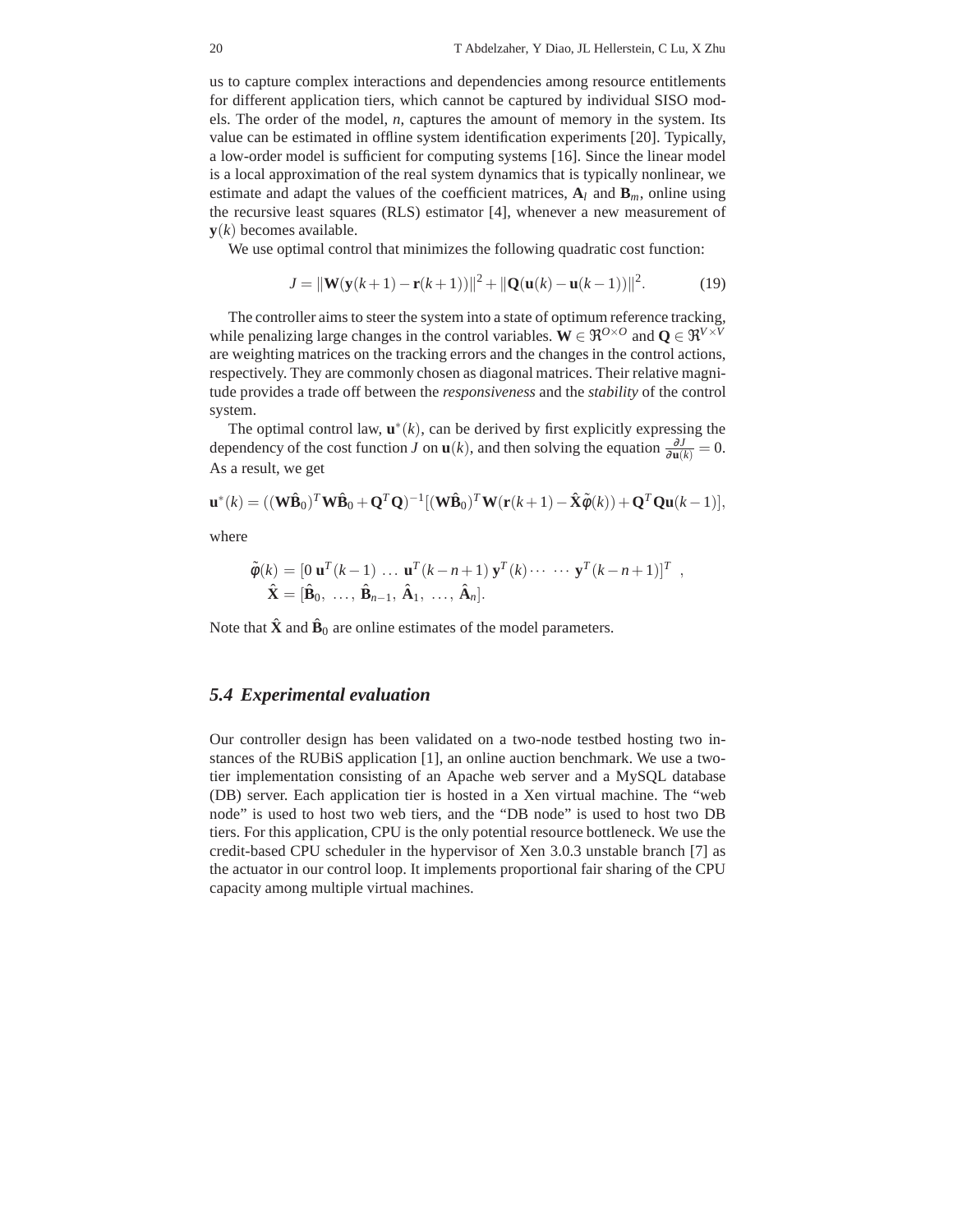We choose a control interval of 20 seconds, which offers a good balance between responsiveness of the controller and predictability of the measurements. For each RUBiS application *i*, we use mean response time per interval  $(RT_i(k))$  as the QoS metric, and the normalized RT ratio,  $y(k) = RT_1(k)/(RT_1(k) + RT_2(k))$ , as the measured output. The reference input,  $r(k)$ , indicates the desired level of QoS differentiation between the two applications. Note that both  $y(k)$  and  $r(k)$  are scalars in this example.



(a) QoS metrics for the two applications



(b) CPU entitlement (solid) and consumption (dashed) for individual application tiers

**Fig. 10** Experimental results with changes in reference input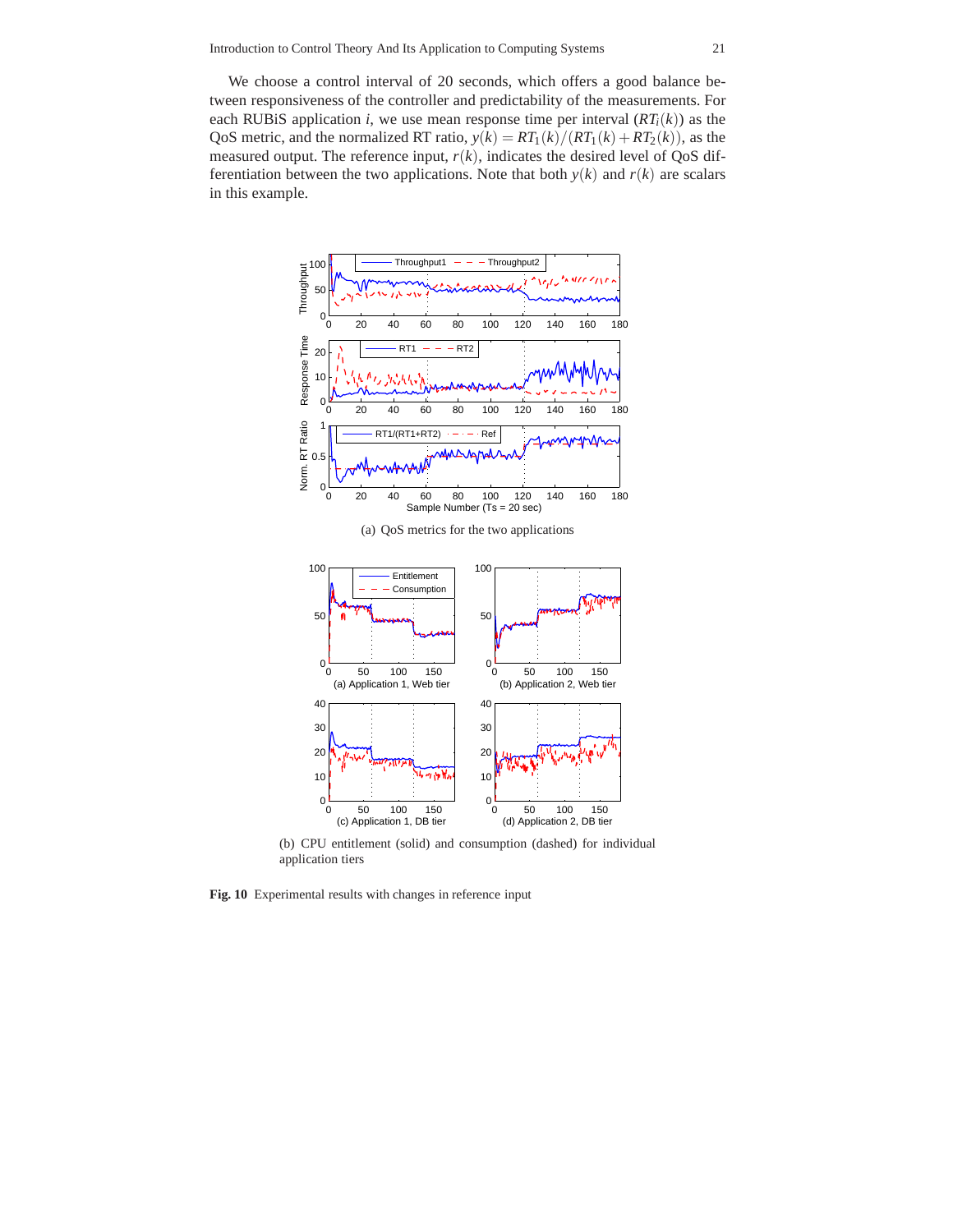In the first experiment, we varied the reference input,  $r(k)$ , from 0.3 to 0.5 then to 0.7. Each reference value was used for a period of 60 control intervals.

Figure 10(a) shows the measured per-interval throughput in requests per second (top) and the mean response time in seconds (middle) for the two applications, as well as the normalized RT ratio  $y(k)$  against the reference input  $r(k)$  (bottom) over a period of 180 control intervals (one hour). The vertical dashed lines indicate the two step changes in the reference input. As we can see, the measured output was able to track the changes in the reference input fairly closely. The performance of both applications also behaved as we expected. For example, a *r*(*k*) value of 0.3 gave preferential treatment to application 1, where application 1 achieved higher throughput and lower average response time than application 2 did. When  $r(k)$  was set at 0.5, both applications achieved comparable performance. Finally, as  $r(k)$  was increased to 0.7, application 2 was able to achieve a higher level of performance than application 1 did, which was consistent with our expectation.

Figure 10(b) shows the corresponding CPU entitlements and resulting CPU consumptions of individual application tiers. As we can see, as  $r(k)$  went from 0.3 to 0.5 to 0.7, our controller allocated less and less CPU capacity to both tiers in application 1, and more CPU capacity to application 2.

In the second experiment, we fixed the target RT ratio at  $r(k) = 0.7$ , and varied the intensity of the workload for application 1 from 300 to 500 concurrent users. This effectively created varying resource demands in both tiers of application 1. Experimental results showed that, the controller was able to allocate the CPU capacity on both nodes accordingly, and always maintained the normalized RT ratio near the reference value, in spite of the change in the workload.

In this section, we described how control theory can be applied to the design of automated workload management solutions for a virtualized data center. In particular, as one or more virtualized servers become overloaded, our controller can dynamically allocate shared server resources to individual application tiers in order to maintain a desired level of service differentiation among co-hosted applications. The self-tuning optimal controller we presented has been validated on a lab testbed, and has demonstrated good closed-loop properties in face of workload variations or changes in the reference input.

#### **6 Application to Power and Performance in Data Centers**

The following case study is motivated by the importance of energy saving in multitier Web server farms. In large server farms, it is reported that 23-50% of the revenue is spent on energy [13, 6]. In order to handle peak load requirements, server farms are typically over-provisioned based on offline analysis. A considerable amounts of energy can be saved by reducing resource consumption during non-peak conditions. Significant research efforts have been expended on applying dynamic voltage scaling (DVS) to computing systems in order to save power while meeting time or performance constraints [13, 6, 12, 28, 27, 33].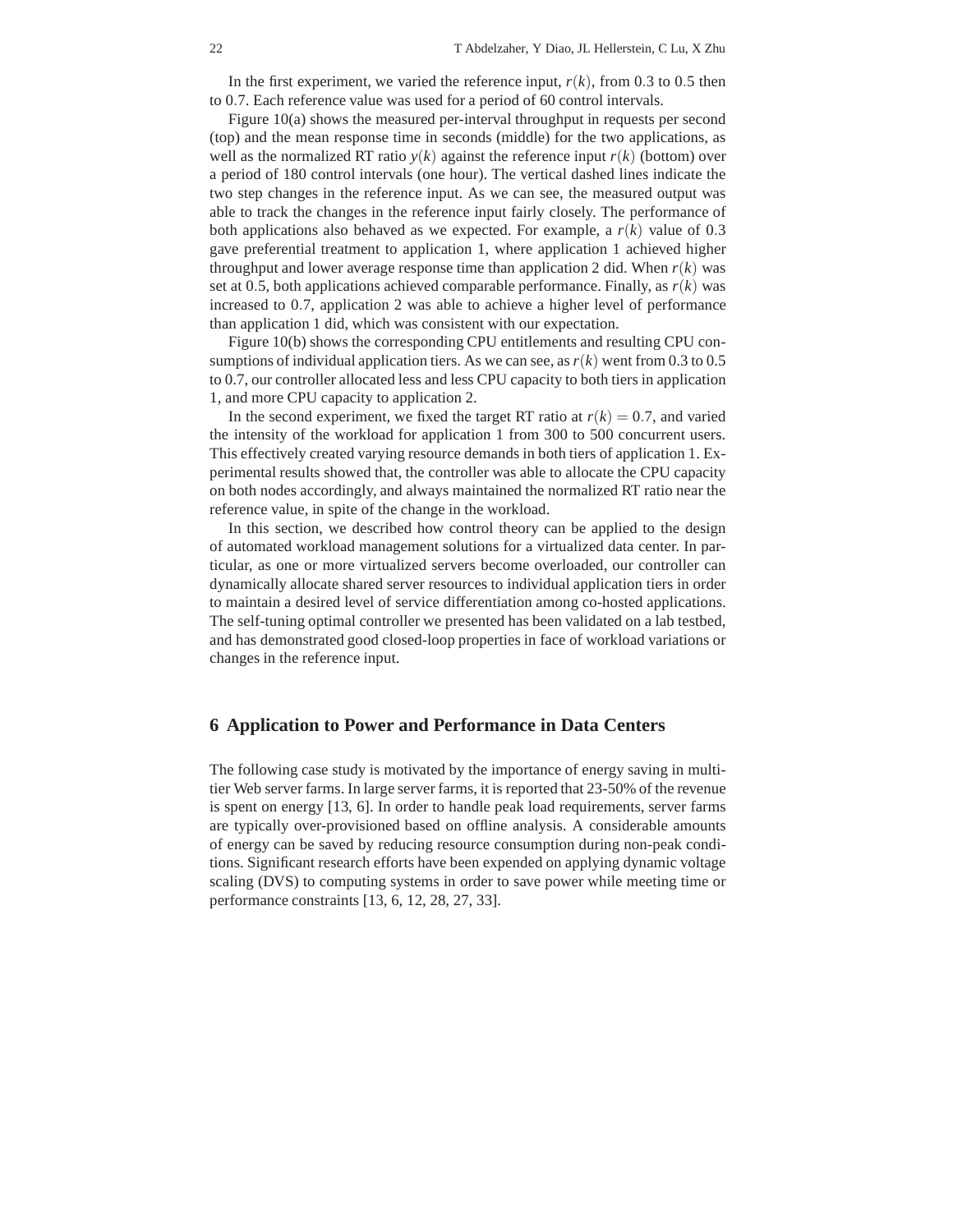

**Fig. 11** Comparison of total system power consumption for different adaptive policies in the Web server case study.

In this section, we describe adaptive techniques for energy management in server farms based on optimization and feedback control. We specifically illustrate the importance of *joint* adaptation. We show that in large-scale systems, the existence of several individually stable adaptive components may result in a collectively unstable system. For example, a straightforward combination of two energy-saving policies may result in a larger energy expenditure than that with either policy in isolation. We illustrate this problem by exploring a combination of a DVS policy (that controls frequency,  $f$ , of machines in a server farm given their delay  $D<sup>1</sup>$ ) and an independently designed machine On/Off policy (that increases the number of machines *m* in the server farm when the delay is increased and removes machines when the delay is decreased). We then provide a solution to avoid the unstable interaction between the two policies.

Figure 11 shows experimental results from a three-tier Web server farm testbed. Four different energy saving configurations are compared: the On/Off policy, the DVS policy, the combination of On/Off + DVS (exhibiting adverse interaction) and finally an optimized policy that we explain later in this section. It is clearly demonstrated that when the workload increases, the combined On/Off + DVS policy spends much more energy than all other policies.

The adverse interaction is because the DVS policy reduces the frequency of a processor, increasing system utilization, which increases end-to-end delay causing the On/Off policy to to turn more machines on.

<sup>&</sup>lt;sup>1</sup> Observe that changing frequency of a processor also changes the associated core voltage. Therefore, we interchangeably use "changing frequency (level)" and "changing DVS (level)" throughout this paper.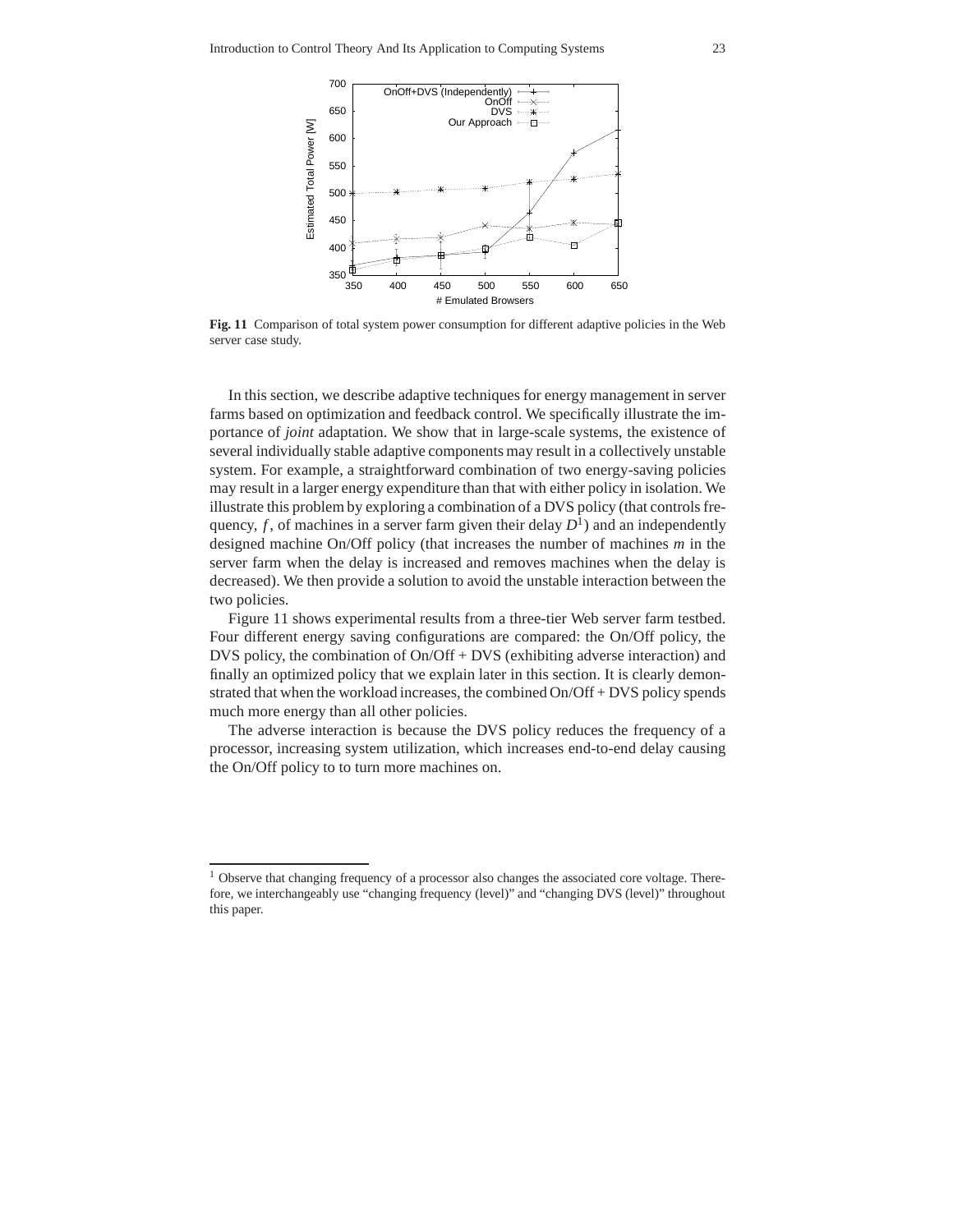#### *6.1 Design Methodology for Integrating Adaptive Policies*

In this section, we describe how to design feedback control mechanisms that are free of adverse interactions, optimize energy and respect end-to-end resource and timing constraints. Our solution methodology is divided into three steps:

*1. Formulate the optimization problem:* Optimization is performed with respect to the available feedback control knobs subject to (i) resource constraints, and (ii) performance specification constraints. Suppose there are a total of *n* different feedback control policies. For each feedback control policy *i*, a corresponding set of feedback control knobs is denoted as  $x_i$ , where  $i = 1, \dots, n$ . We can formulate a constrained optimization problem as follows:

$$
\min_{x_1, ..., x_n} f(x_1, ..., x_n)
$$
  
subject to  $g_j(x_1, ..., x_n) \le 0, j = 1, ..., m,$  (20)

where *f* is the common objective function<sup>2</sup>;  $g_j(\cdot)$ ,  $j = 1, \ldots, m$  are the resource and performance constraints related to the application. Introducing Lagrange multipliers  $v_1, \ldots, v_m$ , the Lagrangian of the problem is given as:

$$
L(x_1,...,x_n, v_1,...,v_m) = f(x_1,...,x_n) + v_1 g_1(x_1,...,x_n) + ... + v_m g_m(x_1,...,x_n)
$$
 (21)

*2. Derivation of necessary conditions:* Model inaccuracies (such as those in estimating actual computation times, exact energy consumption, or end-to-end delay in practical systems) are likely to render the expressions for functions  $f(.)$  and  $g_j(.)$ above inaccurate. Hence, we would like to combine optimization with feedback control to compensate for such inaccuracies.

Our approach is to derive only *approximate necessary conditions* for optimality, instead of exact necessary and sufficient conditions. This gives a locus of solution points. A series of feedback loops is then used to traverse that locus in search of a maximum utility point.

The necessary conditions of optimality are derived by relaxing the original problem (i.e., where knob settings are discrete) into a continuous problem (where knob setting are real numbers and functions  $g(.)$  and  $f(.)$  are differentiable), then using the Karush-Kuhn-Tucker (KKT) optimality conditions [5], ∀*i* : 1,...,*n*:

$$
\frac{\partial f(x_1,\ldots,x_n)}{\partial x_i} + \sum_{j=1}^m v_j \frac{\partial g_j(x_1,\ldots,x_n)}{\partial x_i} = 0
$$
\n(22)

Let us call the left-hand-side, <sup>Γ</sup>*x<sup>i</sup>* . Observe that, we have the necessary condition:

 $2 \text{ In this case } f$  represents a notion of cost to be minimized. Alternatively, it could represent a notion of utility to be maximized.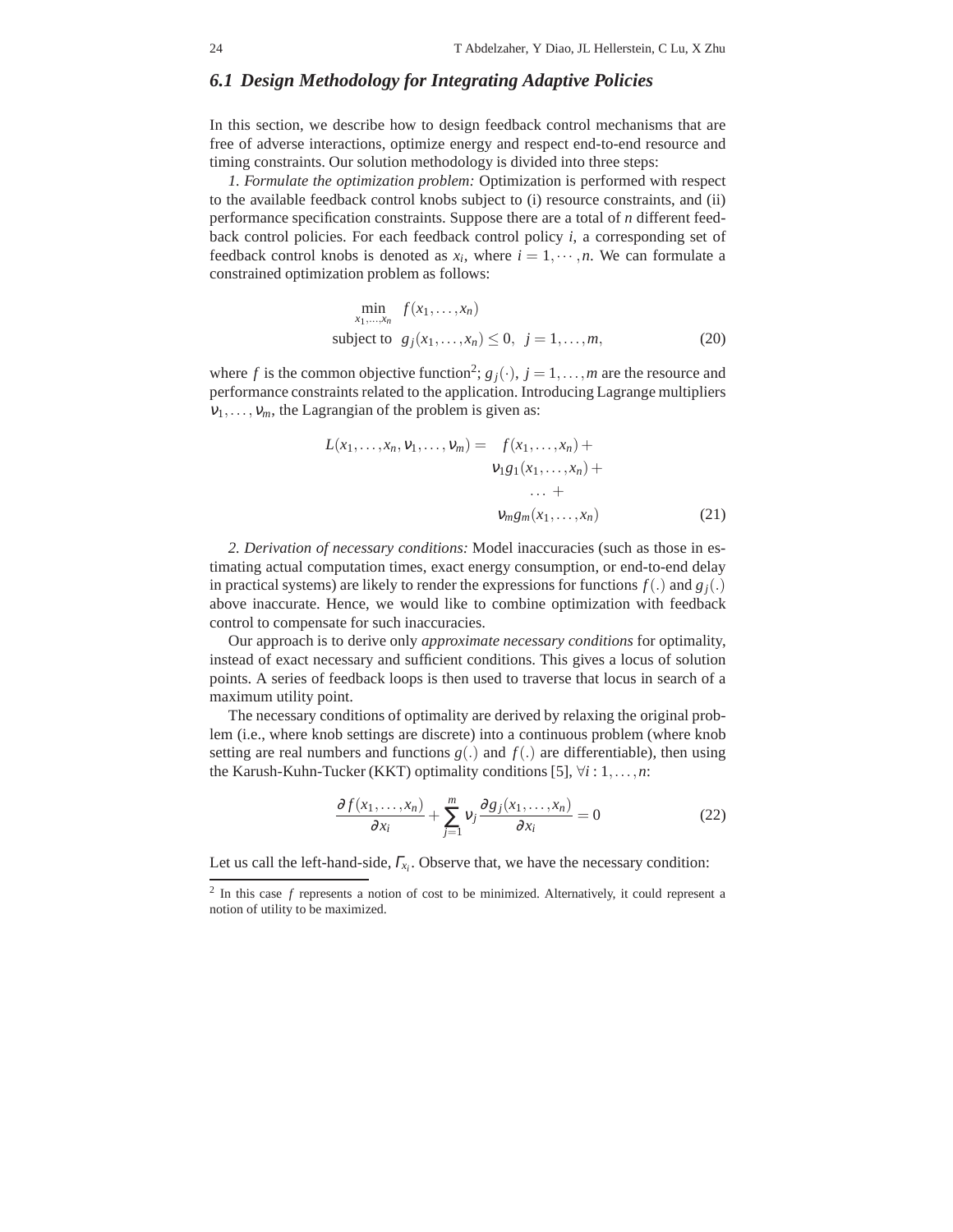$$
\Gamma_{x_1} = \dots = \Gamma_{x_n} \tag{23}
$$

We then use a feedback control approach to find the maximum utility point on the locus that satisfies Equation (23). Our feedback control approach is described next. We find it useful for the discussion below to also define the average  $\Gamma_x =$  $(\Gamma_{x_1} + ... + \Gamma_{x_n})/n$ . This average at time *k* will serve as the set point  $r(k)$  for each individual <sup>Γ</sup>*x<sup>n</sup>* .

*3. Feedback control:* The purpose of feedback control is to find knob values *x<sup>i</sup>* such that the condition in Equation (23) is satisfied. Conceptually, when some values of  $\Gamma_{x_i}$  are not equal, two directions are possible for fixing the deviation in the condition. One is for modules with smaller values of  $\Gamma_{x_i}$  to change their knobs  $x_i$  to catch up with larger ones. The other is for those with larger values of  $\Gamma_{x_i}$  to change their knobs to catch up with smaller ones. Moreover, more than one knob may be adjusted together. In the spirit of hill climbing, we take the combination that maximizes the increase in utility (i.e., optimizes the objective function). Hence, we define the control error,  $e(k)$ , at time k, as  $\Gamma_x - \Gamma_{x_i}$  (we omit index k for notational simplicity) and find the set of neighboring points to the current  $x_i$  vector that reduces the error in the direction that involves a maximum increase in utility. The algorithm will dynamically guide the system toward a better configuration.

We will next briefly show how this general solution methodology can be applied to the multi-tier Web server farm case study.

*1. Formulating the optimization problem:* The decision variables in the optimization problem are the tuning knobs for each individual feedback control policy, namely the frequency levels of each machine (for the DVS policy) and the number of active machines at each tier (for the On/Off policy). They are optimized subject to resource and delay constraints. For simplicity, let us use a queuing-theoretic M/M/1 model for each server machine to predict delay. In this model, the system utilization, *U*, is expressed as  $\lambda/\mu$ , given the arrival rate  $\lambda$  of the traffic and the service rate  $\mu$  of the server. Assuming a load-balanced tier *i* of  $m_i$  machines and of total arrival rate  $\lambda_i$ , the arrival rate per machine is  $\lambda_i/m_i$  and the service rate is proportional to frequency  $f_i$ . Expressing  $\lambda_i$  in clock cycles, the utilization of a machine at tier *i*, denoted  $U_i$ , becomes  $U_i = \frac{\lambda_i}{m_i f_i}$ , We further approximate power consumption  $P_i$  by a function of CPU frequency  $f_i$  for each machine at tier *i*, namely  $P_i(f_i) = A_i \cdot f_i^p + B_i$ , where  $A_i$  and  $B_i$  are positive constants. In realistic systems  $p$  varies between 2.5 and 3 [12].  $A_i$ ,  $B_i$ , and  $p$  can be obtained by curve fitting against empirical measurements when profiling the system off-line. Merging the above two equations, we get  $P_i(U_i, m_i) = A_i \cdot \left(\frac{\lambda_i}{U_i m_i}\right)^{\check{p}} + B_i = \frac{A_i \lambda_i^p}{U_i^p m_i^p} + B_i$ . The total power consumption can be obtained by summing over *N* tiers as  $P_{tot}(U_i, m_i) = \sum_{i=1}^{N} m_i \cdot P_i(U_i, m_i)$ . We want to minimize the total server power consumptions subject to two functional constraints. The first constraint is that the total end-to-end delay should be less than some end-to-end delay bound, *L*. In the M/M/1 queuing model, this translates to  $\sum_{i=1}^{N} \frac{m_i}{\lambda_i}$  $\frac{m_i}{\lambda_i} \cdot \frac{U_i}{1-U_i} \leq K$ , where *K* is some constant. The second constraint is on the total number of machines *M* in the farm,  $\sum_{i=1}^{N} m_i \leq M$ . For a 3-tier server farm (*N* = 3)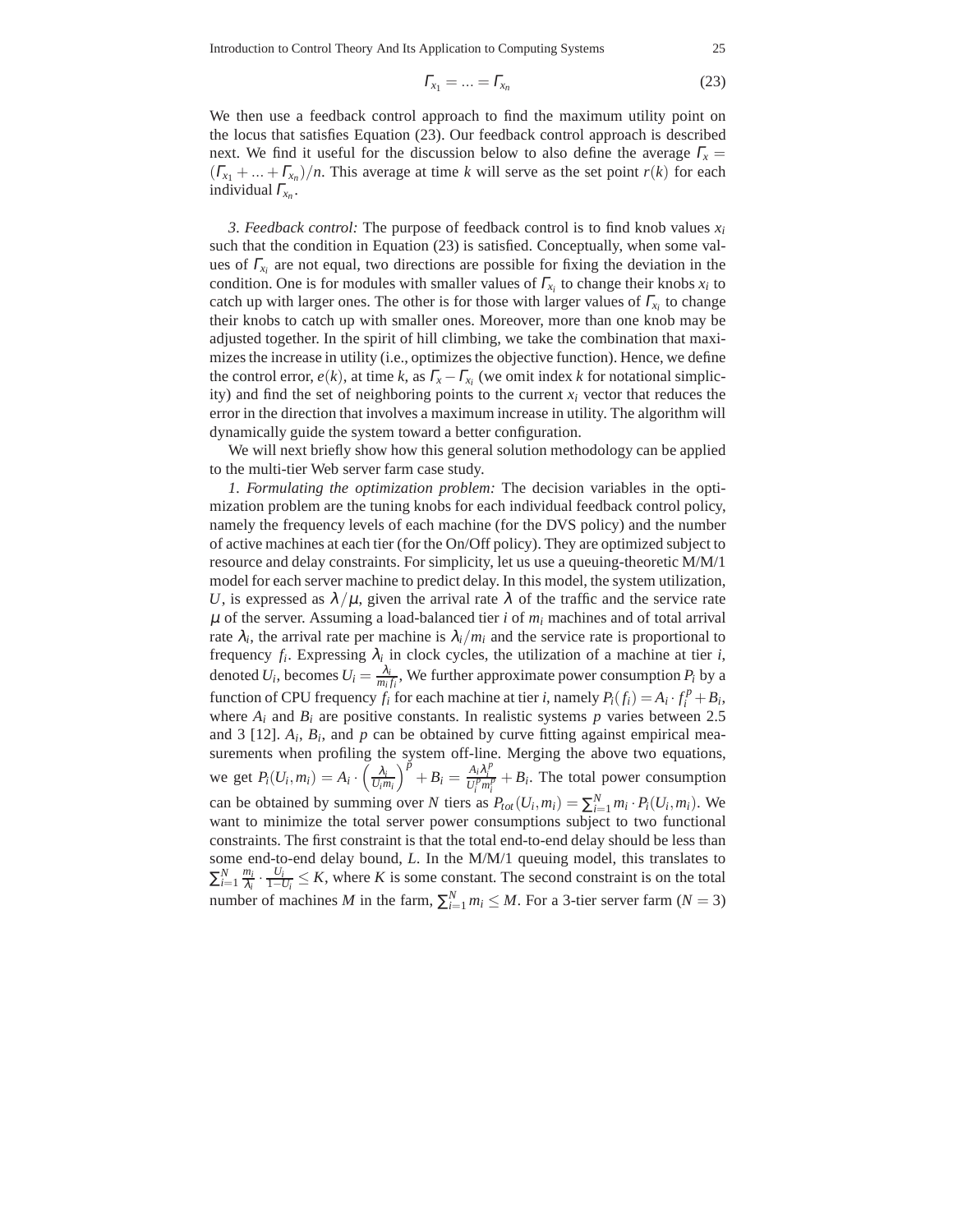and using  $p = 3$ , the constrained minimization problem can now be formulated as:

$$
\min_{U_i \geq 0, m_i \geq 0} \quad P_{tot}(U_i, m_i) = \sum_{i=1}^3 m_i \left( \frac{A_i \lambda_1^3}{U_i^3 m_i^3} + B_i \right)
$$
\n
$$
\sum_{i=1}^3 \frac{m_i}{\lambda_i} \cdot \frac{U_i}{1 - U_i} \leq K,
$$
\nsubject to

\n
$$
\sum_{i=1}^3 m_i \leq M
$$
\n
$$
(24)
$$

*2. Derivation of necessary conditions:* To derive necessary conditions, let *x* =  $\begin{bmatrix} U_1 & U_2 & U_3 & m_1 & m_2 & m_3 \end{bmatrix}^T$  be the vector of decision variables. Observe that we could have alternatively chosen frequency  $f_i$  instead of utilization  $U_i$  for the decision variables, since utilization cannot be set directly. Since we assume an algebraic relation between utilization and frequency, the two choices are mathematically equivalent. Expressing control knobs in terms of utilization could be more intuitive in that it directly quantifies a measure of server load. Introducing the Lagrange multipliers  $v_1, v_2 \geq 0$ , we can write the Lagrangian function as:

$$
L(x, v_1, v_2) = \sum_{i=1}^{3} m_i \left( \frac{A_i \lambda_i^3}{U_i^3 m_i^3} + B_i \right) +
$$
  
+ 
$$
v_1 \cdot \left( \sum_{i=1}^{3} \left( \frac{m_i}{\lambda_i} \cdot \frac{U_i}{1 - U_i} \right) - K \right) + v_2 \cdot \left( \sum_{i=1}^{3} (m_i) - M \right).
$$
 (25)

The Karush-Kuhn-Tucker (KKT) conditions [5] associated with the optimization problem are:

$$
\frac{\partial L}{\partial U_i} = -\frac{n A_i \lambda_i^3}{m_i^2 U_i^4} + \frac{v_1 m_i}{\lambda_i (1 - U_i)^2} = 0 \ \forall i,
$$
\n
$$
\frac{\partial L}{\partial m_i} = -\frac{2 A_i \lambda_i^3}{m_i^3 U_i^3} + B_i + \frac{v_1}{\lambda_i} \cdot \frac{U_i}{1 - U_i} + v_2 = 0 \ \forall i,
$$
\n
$$
v_1 \cdot \left( \sum_{i=1}^3 \left( \frac{m_i}{\lambda_i} \cdot \frac{U_i}{1 - U_i} \right) - K \right) = 0,
$$
\n
$$
v_2 \cdot \left( \sum_{i=1}^3 (m_i) - M \right) = 0.
$$
\n(26)

Solving for  $v_1$  and  $v_2$  then substituting in the first two sets of equations above, we get after some rearranging:

$$
\frac{\lambda_1^4 (1 - U_1)^2}{m_1^3 U_1^4} = \frac{\lambda_2^4 (1 - U_2)^2}{m_2^3 U_2^4} = \frac{\lambda_3^4 (1 - U_3)^2}{m_3^3 U_3^4}.
$$
 (27)

To simplify the notations, we will use  $\Gamma(m_i, U_i)$  to denote  $\frac{\lambda_i^4 (1-U_i)^2}{m^3 I_i^4}$  $\frac{(1 - U_i)}{m_i^3 U_i^4}$  in the following discussions. Then the necessary condition for optimality is expressed as

$$
\Gamma(m_1, U_1) = \Gamma(m_2, U_2) = \Gamma(m_3, U_3). \tag{28}
$$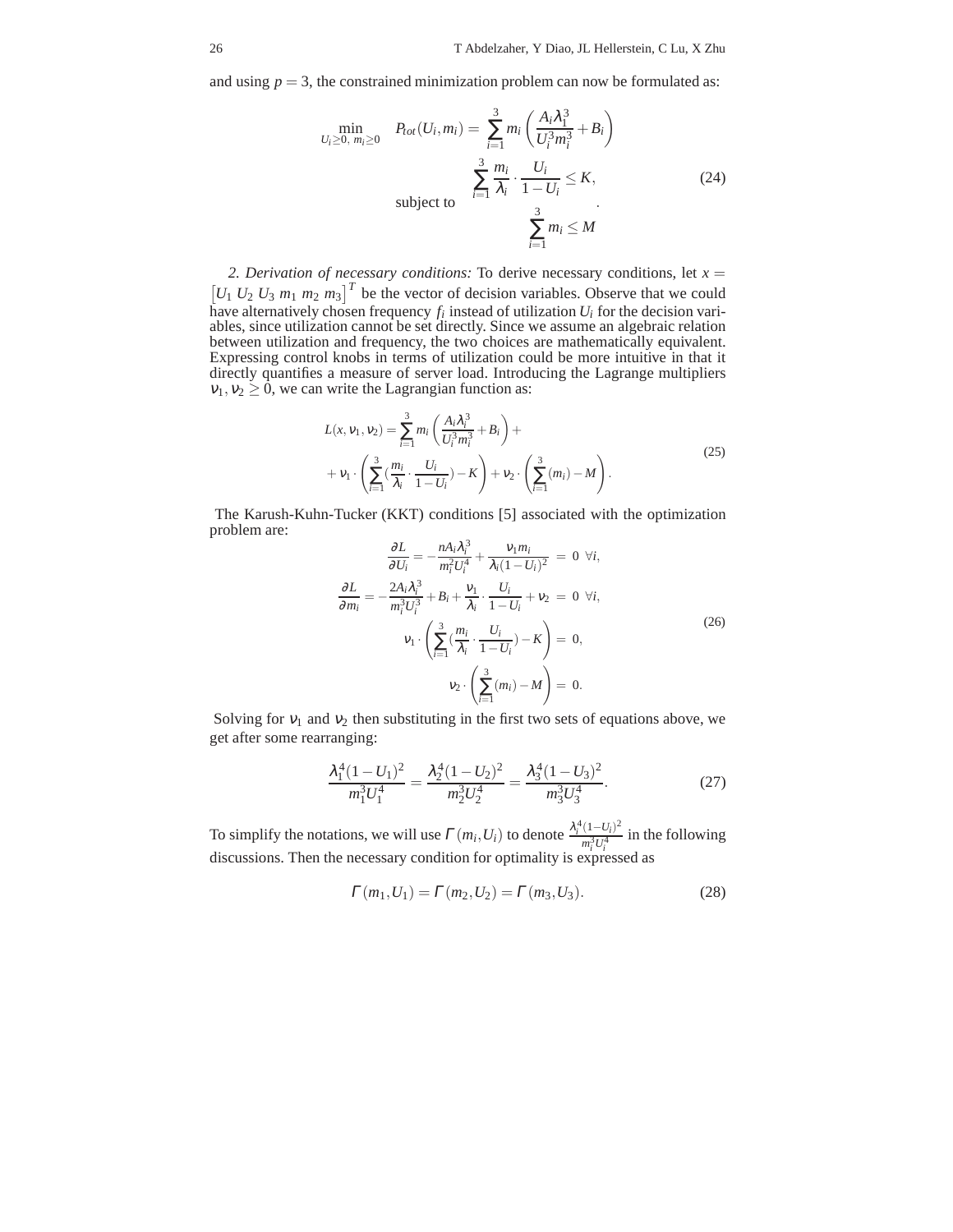*3. Feedback control:* It can be easily seen from the necessary condition that, assuming stable changes in  $\lambda_i$  and  $m_i$ , the value of  $\Gamma(m_i, U_i)$  will increase as  $U_i$ decreases. On the other hand,  $\Gamma(m_i, U_i)$  will decrease if  $U_i$  increases. From this, we can deduce that a smaller value for  $\Gamma(m_i, U_i)$  indicates that tier *i* is *overloaded* and, similarly, a larger value for <sup>Γ</sup> (*m<sup>i</sup>* ,*Ui*) indicates that tier *i* is *underloaded*. Based on this observation, we can design a feedback loop in which the utilization and the number of machines are adjusted (using traditional control-theoretic analysis techniques described earlier in this tutorial) in the direction that reduces error (i.e., enforces Equation (28)) while minimizing the energy objective function.

### *6.2 Evaluation*

Next, we evaluate five different energy saving approaches: a baseline (no power management), the Linux On-demand governor [25], and the three control algorithms mentioned above (the Feedback DVS, the Feedback On/Off, and the Feedback On/Off & DVS). For the baseline, we set the CPU frequency to the maximum on all machines. For each test run, 2500 seconds of TPC-W workload are applied, with a 300-second ramp-up period, a 2000-second measurement interval, and finally a 200-second ramp-down period. The TPC-W benchmark generates requests by starting a number of emulated browsers (EB). We used the shopping mix workload consisting of 80% browsing and 20% ordering, which is considered the primary performance metric by the Transactional Processing Council [30]. The user think time was set to 1.0 seconds. We used 450 ms as the delay set-point for all experiments. The delay set-point is computed such that if the average delay is kept around or below it, the miss ratio of the latency constraint is maintained at or below 0.1, assuming that the end-to-end delay follows an exponential distribution. Figure 11 shows that our approach improves energy consumption (baseline and Linux governor are not shown). Figure 12(a) depicts the average delay of the five algorithms. Figure 12(b) depicts throughput.

#### **7 Conclusions And Research Challenges**

Current trends in computing systems are challenging our ability to engineer systems that adapt quickly to changes in workloads and resources. Examples addressed in this paper include: self-tuning memory management in database systems that adapts to changes in queries and disk contention, dynamic control of resources in real-time embedded systems that control variations in task resource demands to meet real time objectives, adapting CPU allocations of virtualized servers in data centers in response to variations in the user requests, and addressing interactions between control loops for power management in response to workload variations. Such adaptation is usually addressed by building a closed loop system that dynamically adjusts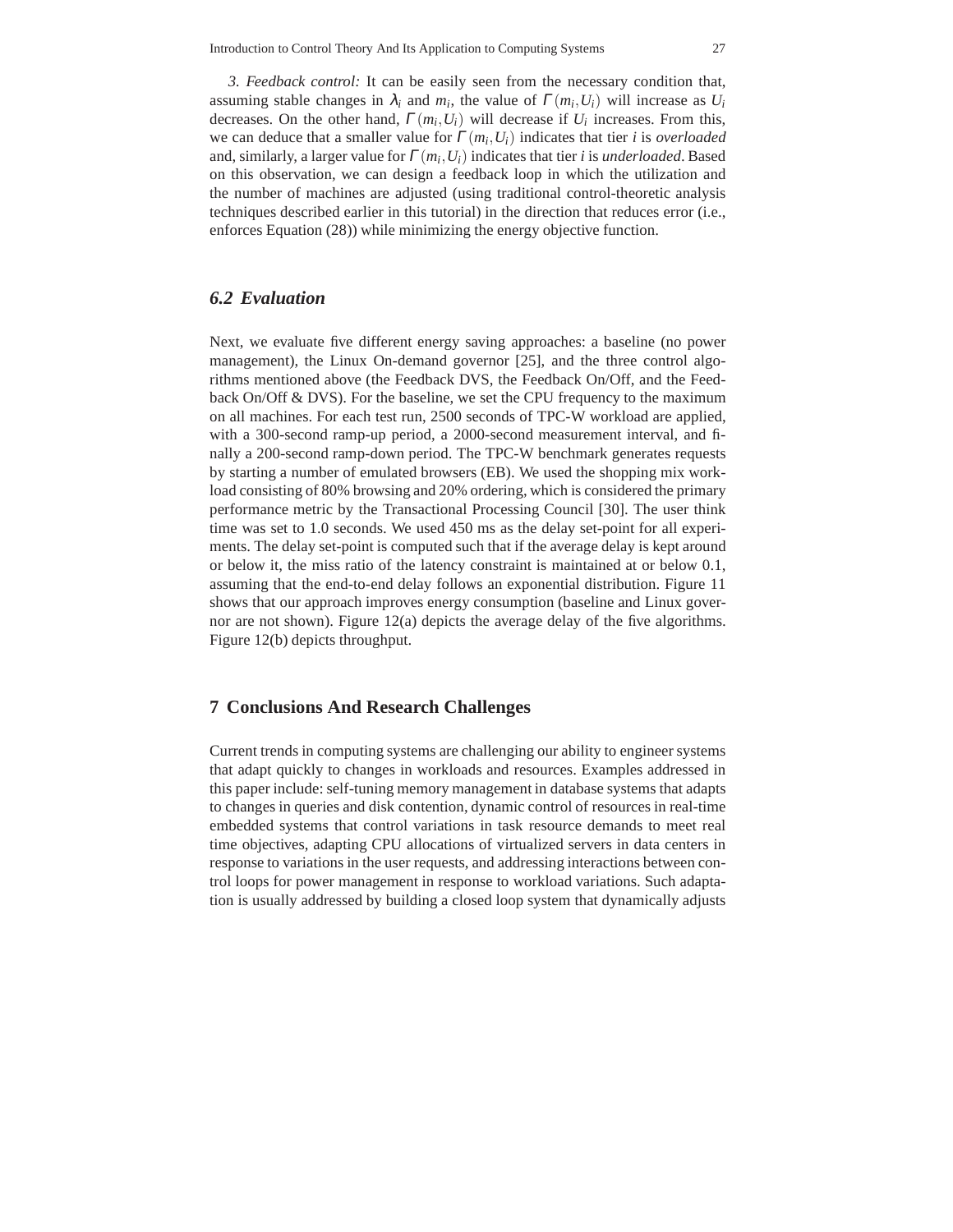

**Fig. 12** Other Metrics: Average Delay, Deadline Miss Ratio, and Throughput

resource allocations and other factors based on measured outputs. Control theory provides a formal approach to designing closed loop systems that is used in many other fields such as mechanical engineering, electrical engineering, and economics.

This paper provides a brief introduction to key concepts and techniques in control theory that we have found valuable in the design of closed loops for computing systems. There has been considerable success to date with applying control theory to computing systems, including impact on commercial products from IBM, Hewlett Packard, and Microsoft. However, many research challenges remain. Among these are the following.

- Benchmarks for assessing closed designs. While there are well established benchmarks for steady state workloads of web servers, database systems, and other widely used applications, assessing the ability of closed loop systems to adapt to changes in workloads and resources requires the characterizations of transients. Examples of such characterizations include the magnitude of changes in arrival rates and/or service times, how quickly changes occur, and how long they persist. Further, we need efficient ways to generate such workload dynamics that permit the construction of low cost, low noise benchmarks. Good insights into workload characteristics will allow us to incorporate more sophisticated techniques, such as model based predictive control that is discussed in Section 4.
- Control patterns for software engineering. To make control design accessible to software practitioners, we need a set of "control patterns"' that provide a convenient way to engineer resource management solutions that have good control properties. By good control properties, we mean considerations such as the SASO properties (stability, accuracy, settling time, and overshoot) discussed in Section 2. Two starting points for such patterns are contained in this paper: selftuning memory in Section 3, which shows how to use control theory to do load balancing, and the optimal design of interacting control loops in Section 6.
- Scalable control design for distributed systems. Traditionally, control engineering deals with complex systems by building a single Multiple Input, Multiple Output closed loop. This approach scales poorly for enterprise software systems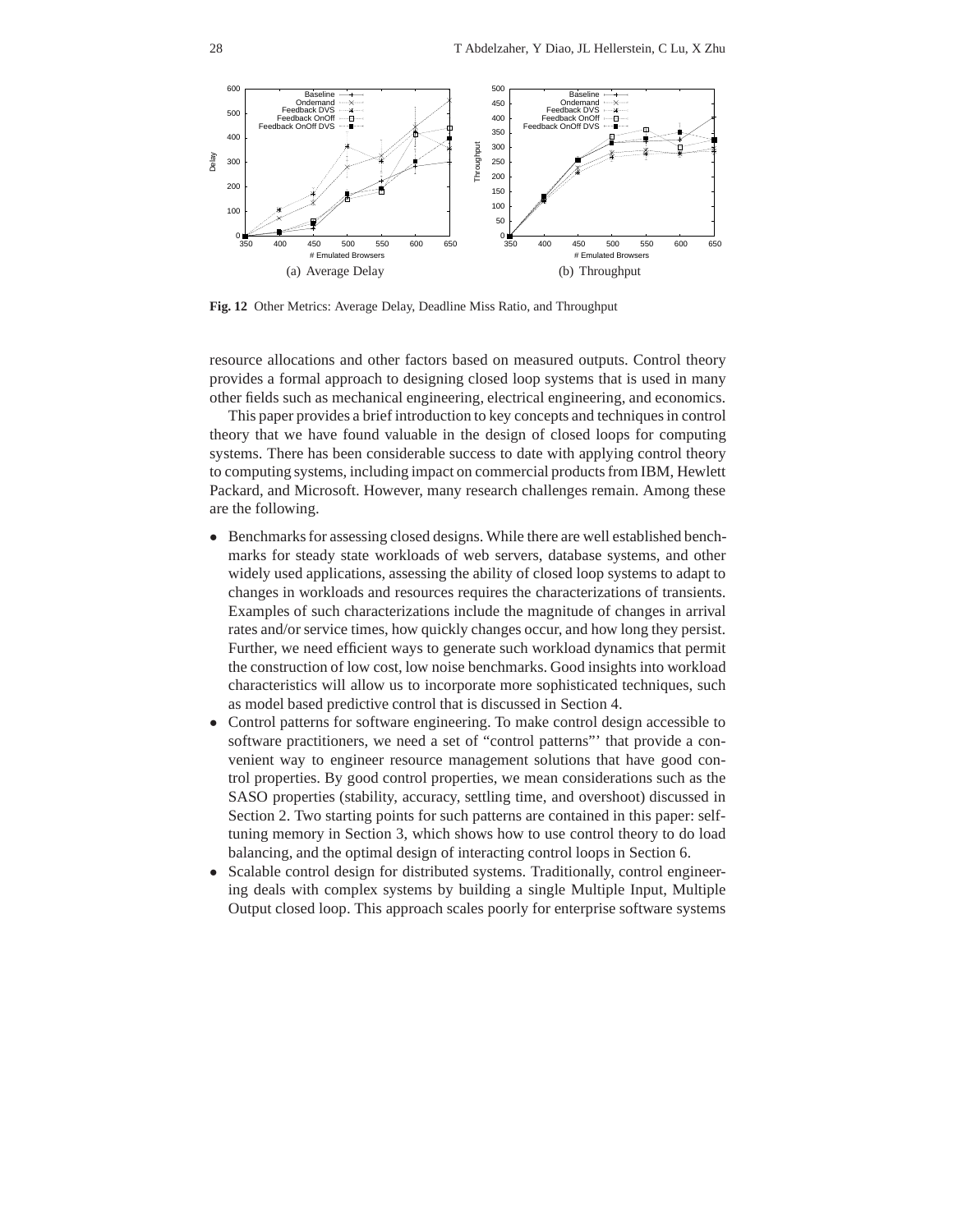because of the complexity and interactions of components. Helpful here are decomposition techniques such as those in Section 5 that address virtualized servers for enterprise computing.

- Analysis tools to address interactions between control loops. Feedback control introduces a degree of adaptive behavior into the system that complicates the construction of component based systems. Analysis tools are needed to understand and quantify the side-effects of interactions between individually well-optimized components, as well as any emergent behavior that results from component compositions.
- Dynamic verification of design assumptions. Feedback loops make assumptions about causal relations between systems variables, such as an admission controller assuming that request rate and utilization change in the same direction. There is considerable value in dynamically verifying design assumptions. For example, one could have a "performance assert" statement that tests that system variables change in the expected direction in relation to one another. When violations of these assumptions are detected, appropriate actions must be taken.
- Control of multiple types of resources. Most of the existing applications of control theory deal with one resource type, for instance, memory in Section 3, and CPU in Sections 4 and 5. In practice, the performance of applications running in computing systems depends on multiple resources, such as CPU, memory, network bandwidth and disk I/O. From a control perspective this creates challenges with interactions between multiple controllers and target systems with different time constants, delay characteristics, and software interfaces.
- Extending the application of control theory beyond performance management. While control theory provides a systematic approach to designing feedback systems for performance management, computing solutions also involve considerations such as user interface design, security, installation, and power. To what extent can feedback control be applied to these areas? Also, to what extent can other technologies, such as machine learning, be applied to performance management?

#### **References**

- 1. C. Amza, A. Ch, A. Cox, S. Elnikety, R. Gil, K. Rajamani, E. Cecchet, and J. Marguerite. Specification and implementation of dynamic Web site benchmarks. In *Proceedings of WWC-5: IEEE 5th Annual Workshop on Workload Characterization*, Oct. 2002.
- 2. K. Astrom. Challenges in Control Education. *Advances in Control Education*, 2006.
- 3. K. J. Astrom. *Introduction to Stochastic Control Theory*. Academic Press, 1970.
- 4. K. J. Astrom and B. Wittenmark. *Adaptive Control*. Addison-Wesley, second edition, Jan. 1995.
- 5. D. P. Bertsekas. *Nonlinear Programming*. Athena Scientific, 1995.
- 6. R. Bianchini and R. Rajamony. Power and energy management for server systems. *Computer*, 37(11):68–74, 2004.
- 7. C. Corp. XenServer.
- 8. H. P. Corporation. HP Integrity Essentials Global Workload Manager.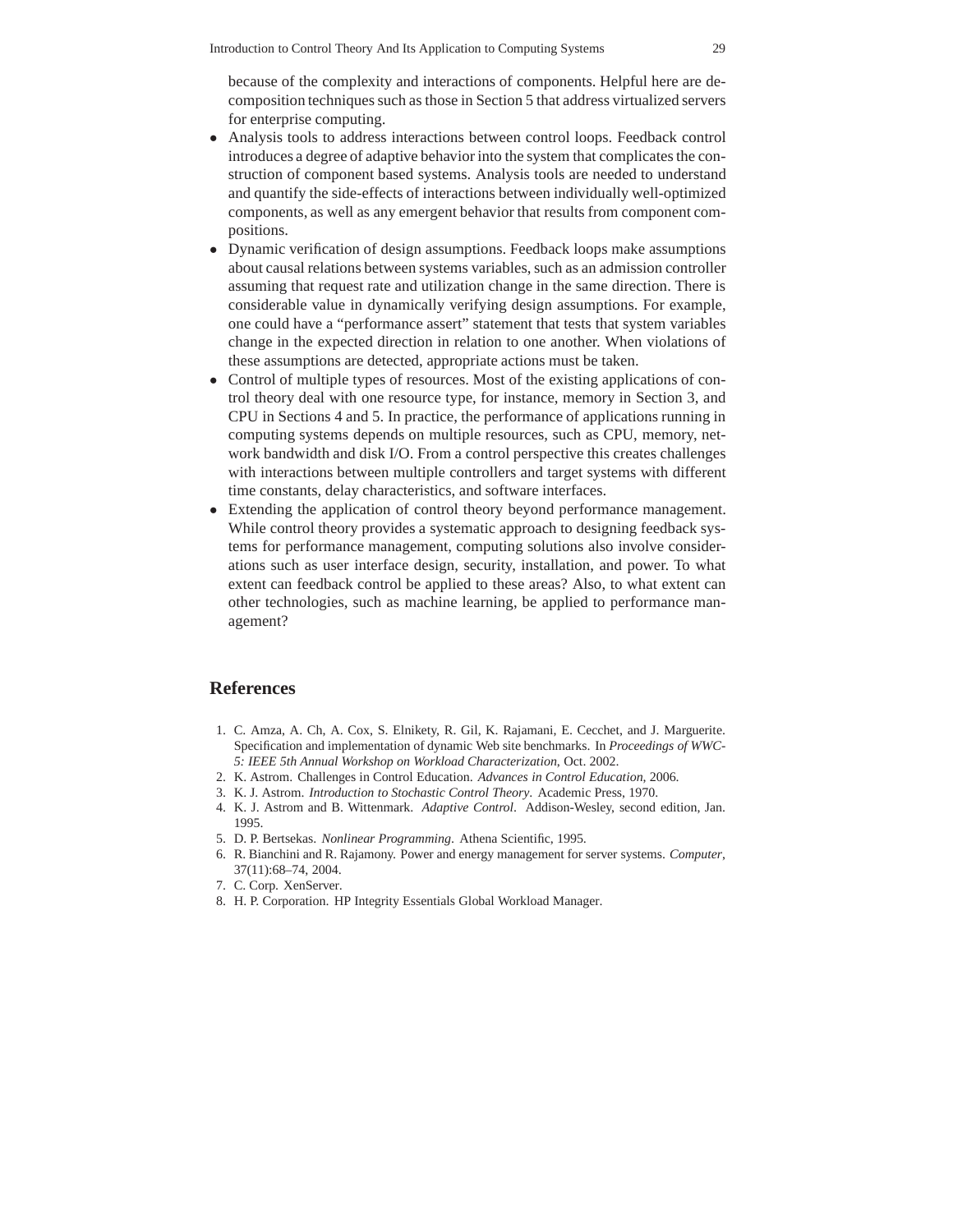- 9. Y. Diao, J. L. Hellerstein, A. Storm, M. Surendra, S. Lightstone, S. Parekh, and C. Garcia-Arellano. Using MIMO linear control for load balancing in computing systems. In *Proceedings of the American Control Conference*, pages 2045–2050, June 2004.
- 10. Y. Diao, J. L. Hellerstein, A. J. Storm, M. Surendra, S. Lightstone, S. Parekh, and C. Garcia-Arellano. Incorporating cost of control into the design of a load balancing controller. In *Proceedings of the Real-Time and Embedded Technology and Application Systems Symposium, Toronto, Canada*, pages 376–387, 2004.
- 11. Y. Diao, C. W. Wu, J. L. Hellerstein, A. J. Storm, M. Surendra, S. Lightstone, S. Parekh, C. Garcia-Arellano, M. Carroll, L. Chu, and J. Colaco. Comparative studies of load balancing with control and optimization techniques. In *Proceedings of the American Control Conference, Portland, OR*, pages 1484–1490, 2005.
- 12. E. N. Elnozahy, M. Kistler, and R. Rajamony. Energy-efficient server clusters. In *Power Aware Computing Systems*, pages 179–196, 2002.
- 13. E. N. Elnozahy, M. Kistler, and R. Rajamony. Energy conservation policies for web servers. In *USENIX Symposium on Internet Technologies and Systems*, 2003.
- 14. G. F. Franklin, J. D. Powell, and A. Emani-Naeini. *Feedback Control of Dynamic Systems*. Addison-Wesley, Reading, Massachusetts, third edition, 1994.
- 15. G. F. Franklin, J. D. Powell, and M. L. Workman. *Digital Control of Dynamic Systems*. Addison-Wesley, Reading, Massachusetts, third edition, 1998.
- 16. J. L. Hellerstein, Y. Diao, S. Parekh, and D. M. Tilbury. *Feedback Control of Computing Systems*. John Wiley & Sons, 2004.
- 17. C. V. Hollot, V. Misra, D. Towsley, and W. B. Gong. A control theoretic analysis of RED. In *Proceedings of IEEE INFOCOM*, pages 1510–1519, Anchorage, Alaska, Apr. 2001.
- 18. S. Keshav. A control-theoretic approach to flow control. In *Proceedings of ACM SIGCOMM*, pages 3–15, Sept. 1991.
- 19. X. Liu, X. Zhu, P. Padala, Z. Wang, and S. Singhal. Optimal multivariate control for differentiated services on a shared hosting platform. In *Proceedings of the IEEE Conference on Decision and Control*, Dec. 2007.
- 20. L. Ljung. *System Identification: Theory for the User*. Prentice Hall, Upper Saddle River, NJ, second edition, 1999.
- 21. C. Lu, J. A. Stankovic, T. F. Abdelzaher, G. Tao, S. H. Son, and M. Markley. Performance specifications and metrics for adaptive real-time systems. In *Proceedings of the IEEE Real Time Systems Symposium*, Orlando, 2000.
- 22. C. Lu, X. Wang, and X. Koutsoukos. Feedback utilization control in distributed real-time systems with end-to-end tasks. *IEEE Transactions on Parallel and Distributed Systems*, 16(6):550–561, 2005.
- 23. J. Maciejowski. *Predictive Control with Constraints*. Prentice Hall, 1 edition, 2002.
- 24. K. Ogata. *Modern Control Engineering*. Prentice Hall, 3rd edition, 1997.
- 25. V. Pallipadi and A. Starikovskiy. The ondemand governor. In *Proceedings of the Linux Symposium*, volume 2, 2006.
- 26. S. Parekh, N. Gandhi, J. Hellerstein, D. Tilbury, J. Bigus, and T. S. Jayram. Using control theory to acheive service level objectives in performance management. *Real-time Systems Journal*, 23:127–141, 2002.
- 27. P. Pillai and K. G. Shin. Real-time dynamic voltage scaling for low-power embedded operating systems. In *SOSP '01: Proceedings of the 18th ACM Symposium on Operating Sstems Principles*, pages 89–102, New York, NY, USA, 2001. ACM Press.
- 28. V. Sharma, A. Thomas, T. Abdelzaher, K. Skadron, and Z. Lu. Power-aware QoS management in Web servers. In *RTSS '03: Proceedings of the 24th IEEE International Real-Time Systems Symposium*, page 63, Washington, DC, USA, 2003. IEEE Computer Society.
- 29. J.-J. E. Slotine and W. Li. *Applied Nonlinear Control*. Prentice-Hall, 1991.
- 30. Transaction Processing Performance Council. TPC Benchmark W (Web Commerce).
- 31. X. Wang, Y. Chen, C. Lu, and X. Koutsoukos. FC-ORB: A robust distributed real-time embedded middleware with end-to-end utilization control. *Journal of Systems and Software*, 80(7):938–950, 2007.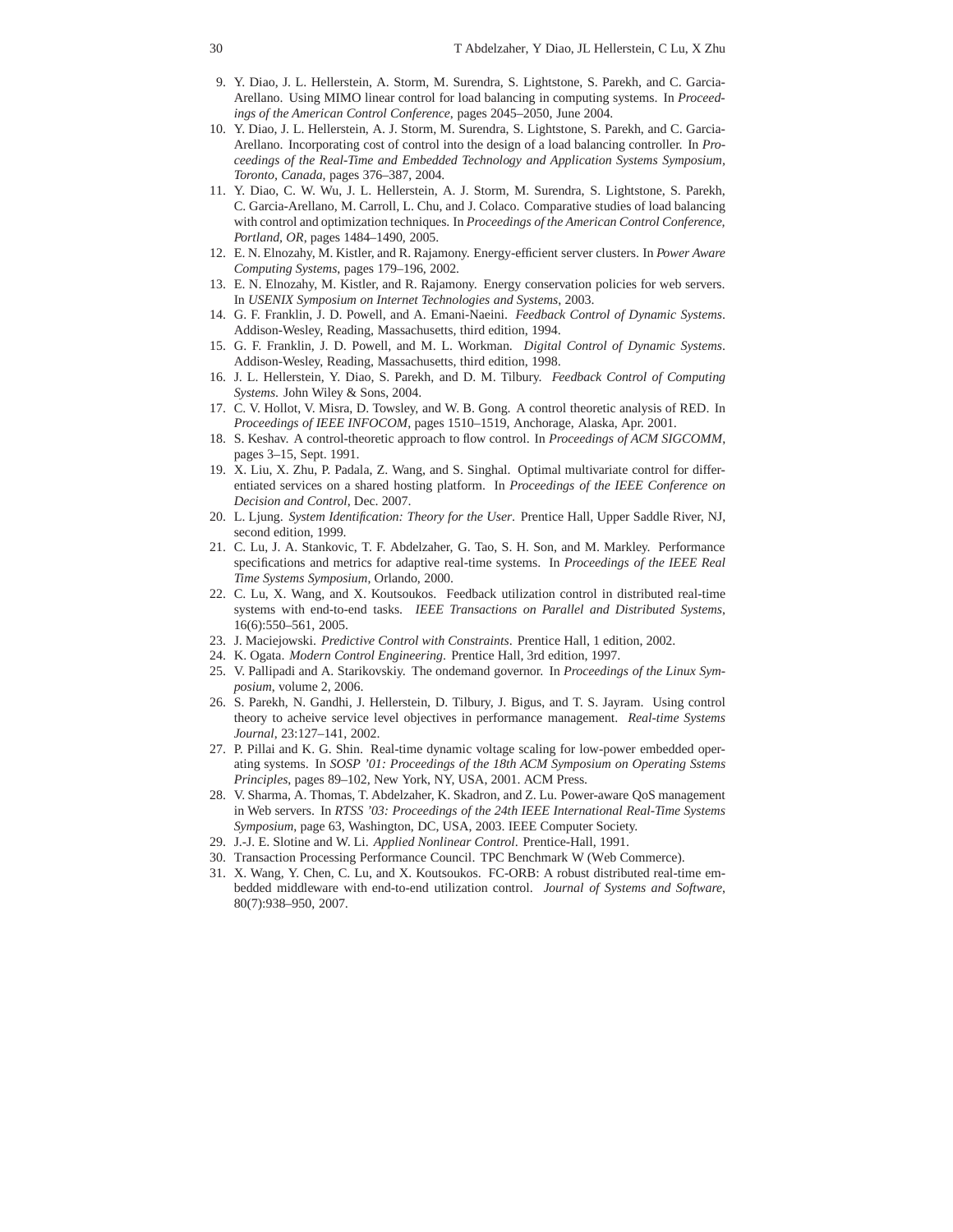- 32. W. Xu, X. Zhu, S. Singhal, and Z. Wang. Predictive control for dynamic resource allocation in enterprise data centers. In *Proceedings of the IEEE/IFIP Network Operations & Management Symposium*, Apr. 2006.
- 33. W. Yuan and K. Nahrstedt. Energy-efficient soft real-time cpu scheduling for mobile multimedia systems. In *SOSP '03: Proceedings of the 19th ACM Symposium on Operating Systems Principles*, pages 149–163, New York, NY, USA, 2003. ACM Press.
- 34. X. Zhu, Z. Wang, and S. Singhal. Utility driven workload management using nested control design. In *Proceedings of the American Control Conference*, June 2006.